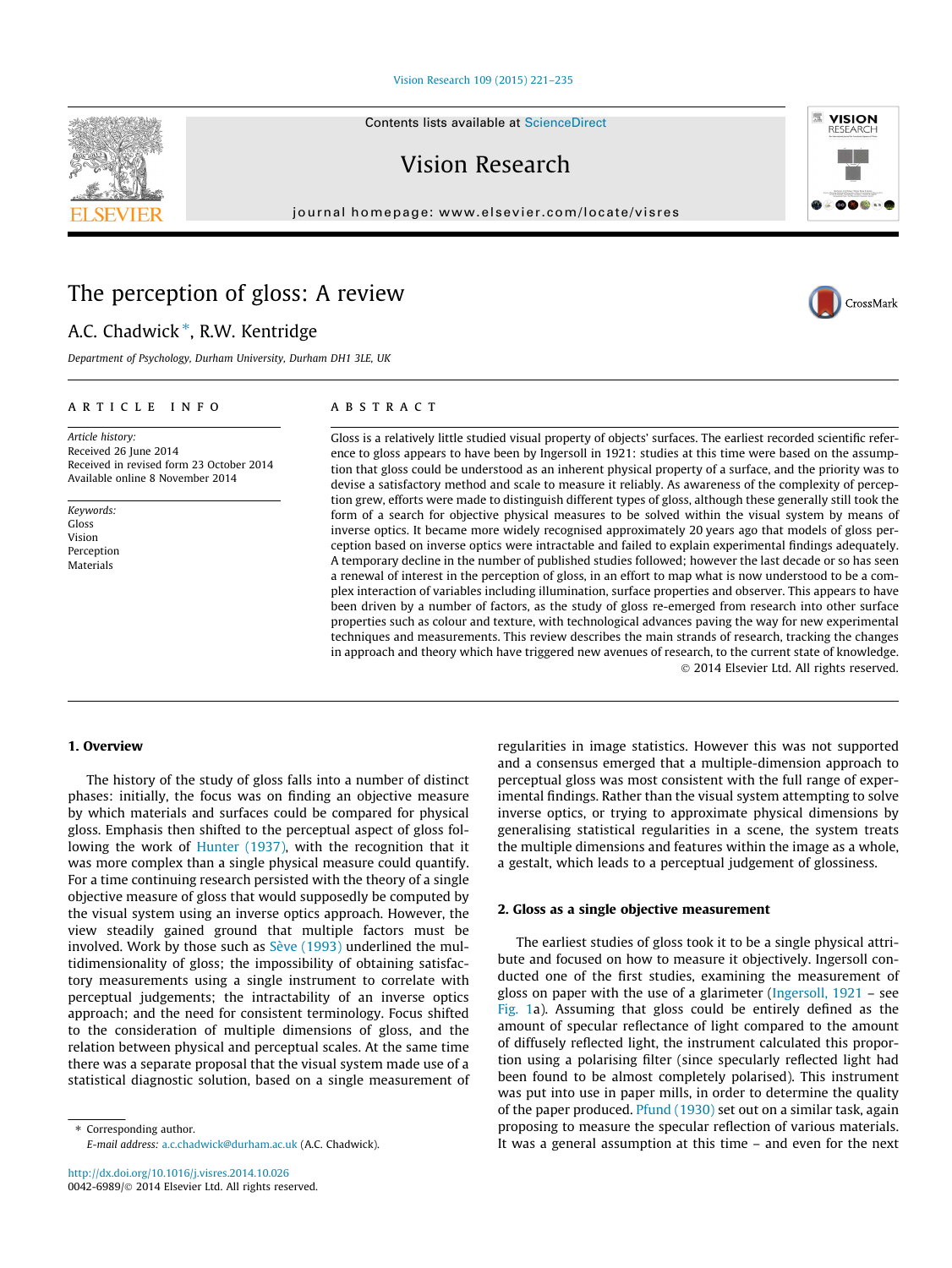few decades – that a single objective index of gloss existed, that could be measured and manipulated. This desire for a single measurable feature of gloss evidently transferred to the perceptual domain of study. Despite the fact that numerous papers subsequently identified differences in perceptual experience of gloss, most research concentrated on the standardisation of measurement and the search for a reliable physical index that the visual system could measure or at least estimate.

# 3. Additional factors vs. inverse optics

Pfund did, however, acknowledge that there were additional factors involved in perceptual gloss, as it was already established that when observing two materials with identical surface characteristics (and thus ratio of specular to diffuse reflectance), the darker surface would appear glossier. A role for contrast between specular reflection and diffuse reflectance of the surrounding was already evident – yet this was not taken into account in the search for an adequate measurement of physical as against perceptual gloss. It was not until an article published by [Hunter \(1937\)](#page-13-0) that notions of additional perceptual gloss factors were expanded. This influential paper proposed a number of different aspects of perceptual gloss – and interestingly, did not focus on how gloss was to be measured objectively, but on determining the qualities that should be measured. Hunter outlined six types of perceptual gloss (see [Fig. 1](#page-2-0)b–h):

- (1) Specular gloss this is defined as the perceived shininess, or the perceived brilliance of highlights. It is the most commonly measured parameter in experiments as an approximation for the physical measurement of perceptual gloss.
- (2) Sheen at grazing angles this is the perceived gloss at grazing angles of otherwise matte surfaces (for instance, very smooth, good quality matte paper can have a slight sheen when viewed at low grazing angles).
- (3) Contrast gloss identified by contrasts between specularities and the rest of a surface, this is associated with the observed contrast between specular highlights and otherwise diffusely reflecting surface areas.
- (4) Haze this is the presence of a hazy or milky appearance, adjacent to reflected highlights. An example of this might be the haze surrounding a reflected highlight on a brushed metal surface.
- (5) Distinctness-of-reflected-image gloss this is the perceived distinctness and sharpness of a pseudoimage seen reflected in a surface.
- (6) Absence-of-surface-texture gloss this is the perceived smoothness of a surface, where non-uniformities of surface texture such as blemishes are not visible.

Images illustrating these types of gloss can be found in [Fig. 1.](#page-2-0) Hunter stipulated that the measurement of gloss should involve one or more of these types, to take into account the additional perceptual differences. He considered the perception of gloss in human vision to be a gestalt (corresponding to no single physical property of a surface, but formed by an appraisal of the whole scene); and that if there were indeed several types of gloss, no one device alone could measure it. In fact, two instruments commonly used to measure gloss in industrial or experimental settings were developed with the intention of measuring gloss in different ways – the glarimeter, or glossmeter, measures the ratio of specular to diffuse reflection, and the Dori-gon measures the distinctness of image – which correlate with two of Hunter's dimensions. By Hunter's description, gloss is more complex than Pfund originally proposed, but is still in some way measurable in objective physical terms.

Despite this, theories proposing a single objective measure persisted; perhaps influenced by pervasive hypotheses concerning the computations involved in human vision generally. The inherent problem in the study of vision is that the information available to the brain from perceptual input is insufficient to provide an adequate account of the surrounding environment – a full representation has to be constructed from the information available. The theory of inverse optics proposes that the brain essentially inverts the sequence of physical processes to reach a model of the environment. Applying this theory to the field of colour vision – the brain tries, according to inverse optics, to calculate the original surface reflectance functions by discounting the illuminant, using reverse physics to approximate intrinsic physical properties of the surroundings. However, this kind of computation would be highly complex and – critically – could hardly ever yield sufficient information to arrive at a solution. A computational model of inverse optics could, however, demand that the brain estimates a single physical objective measure of a property such as gloss, thus explaining the desire to encompass gloss with a single variable which corresponds and agrees with human perceptual judgements. One should not gain the impression that theories based in inverse optics have been completely discarded. In the 1990s Blake and Bülthoff concluded that the visual system 'seems to employ a physical model of the interaction of light with curved surfaces, a model based firmly on ray optics and differential geometry' [\(Blake &](#page-13-0) [Bülthoff, 1990,](#page-13-0) p. 165). Their conclusions that the use of specular reflections and their geometry provide rich information concerning the three-dimensional structure of the object are still invaluable even when considered in alternative heuristics frameworks to inverse optics. Inverse optics retains attraction as a basis for theory, despite its intractability. Although clear differences between physical and perceptual conceptions of gloss were evident early in the study of gloss, these were not wholly acknowledged in the search for a perceptual measure of gloss that could be employed by the visual system to identify glossy surfaces and to compare relative gloss.

# 4. Emerging support for multiple factors

A gestalt concept of gloss was supported by the work of [Harrison and Poulter \(1951\).](#page-13-0) This gestalt, they proposed, would include a combination of mainly specular reflection with contrast of specular and diffuse reflection, besides a number of other factors. Later papers developed this, coming from a wide range of research backgrounds. For example, snow was found to have a high contribution of specular reflection at higher angles of incidence, and yet at such angles does not appear shiny – at most, one sees a very bright glare reflected from the snow ([Middleton &](#page-14-0) [Mungall, 1952\)](#page-14-0). This is because, considered as material, or 'stuff', the surface of fresh snow is made up of millions of uniquely shaped snowflakes, and the facets of these three-dimensional structures scatter light in all directions (some light is also transmitted through the layers of snow, and partially absorbed). It might be inferred from these results that the microstructure of the surface of the material is also important: the reflection of purely specular light alone does not produce perceptual glossiness. It seems we need a continuous area of the surface to be visible in order to assess the presence of gloss (e.g. smooth sheets of ice look very shiny). An informal paper from the Artificial Intelligence Laboratory of MIT concludes that the perception of glossiness arises as a result of at least two visual effects – that specular reflections from a surface producing mirror-like images of the surrounding environment lie in a different plane from the surface, and that highlights are 'abnormally bright' [\(Lavin, 1973\)](#page-13-0). [Beck and](#page-13-0) [Prazdny \(1981\)](#page-13-0) studied such specular highlights more formally,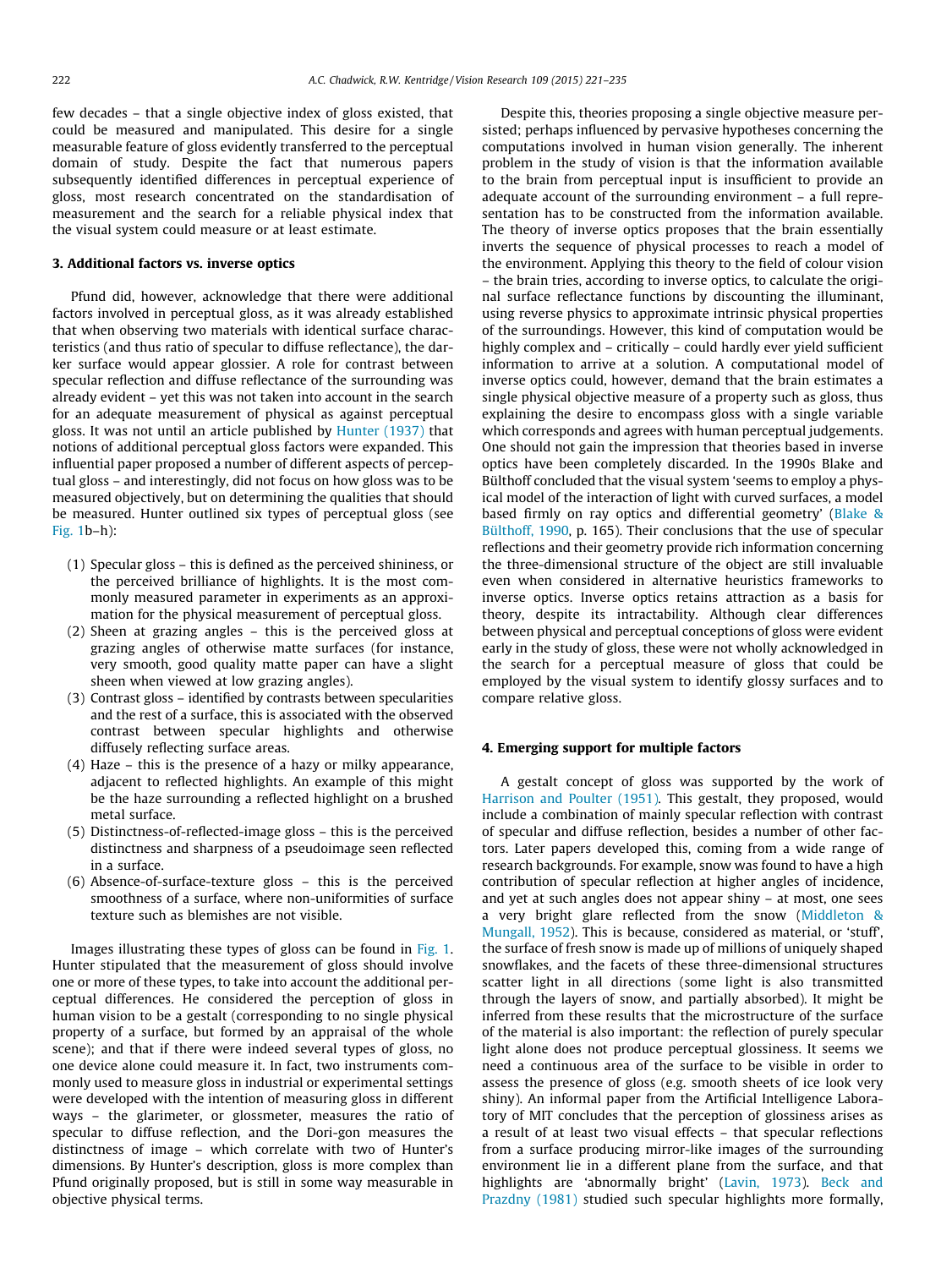<span id="page-2-0"></span>

Fig. 1. (a) An advertisement for an Ingersoll Glarimeter, 1922. Reproduced under the Creative Commons license. (b-h) Illustrate examples of Hunter's six cues to gloss. (b) Shows sheen at grazing angles, on a piece of high quality matte paper. (c and d) Demonstrate both surface texture and distinctness-of-image gloss: (c) is focused on the fingerprint-blemished surface, whereas (d) is focused on the reflected image – the surface appears less glossy in (c) as the surface texture of the blemishes detracts from the surface gloss, and the distinctness of the reflected image is lower. (e) Shows the original photograph of a shiny surface with a strong highlight. In (f) all highlights have been removed, and the surface looks matte. In (g) the highlight has been reduced to demonstrate contrast shine, and in (h) all haze surrounding the highlight has been removed from the original image.

and found that not only are they important for the perception of gloss, but also the orientation and positioning of any highlights are crucial. The size, shape and position of the highlights should be consistent with the three dimensional structure of the object or material, and the supposed angle of illumination. However, the authors also conclude that specular highlights appear to have a purely local effect, that makes only the surrounding area of the surface or object appear glossy.

One of the first attempts to link perceptual gloss with physical parameters of materials was made by [O'Donnell and Billmeyer Jr.](#page-14-0) [\(1986\).](#page-14-0) This paper was a direct consequence of the work of Hunter; reiterating that visual observations led to the identification of six types of perceptual gloss (specular, sheen, contrast, haze, image distinctness, and surface texture). The interrelations between these six types were studied using a multidimensional scaling method, the results of which produced unidimensional interval scales of gloss. However, these scales only appear to apply to the very specific stimuli used, and the particular viewing and illumination conditions. An effect of extreme viewing angle on perceived gloss was acknowledged, but not incorporated into the multidimensional scaling analysis. The physical parameters of the stimuli were analysed using a conventional glossmeter (designed to measure specular contrast) and a Dori-gon instrument (designed to measure distinctness-of-image gloss); other types of gloss – explicitly discussed in the aims of the paper – were not fully considered. (It is worth pointing out here that whilst experiments prior to this refer to the instruments used as 'glarimeters', these are the same as glossmeters, and measure the ratio of specular to diffuse reflection.) Two sets of equations for perceptual gloss were produced: each mapped the analysed perceptual responses to the measurements obtained from only one of these instruments. If a glossmeter is used to capture the specularity contrast of the surface (one of Hunter's six dimensions of gloss), which was not found to be independent of lightness, and a Dori-gon instrument is used to capture distinctness-of-image (another of Hunter's dimensions) where the measurements are found to be lightness independent, then Hunter is clearly justified in arguing that specularity and distinctnessof-image are two separate dimensions, and that gloss is not unidimensional. For the glossmeter (but not for the Dori-gon), three linear equations were required to explain all the data (where each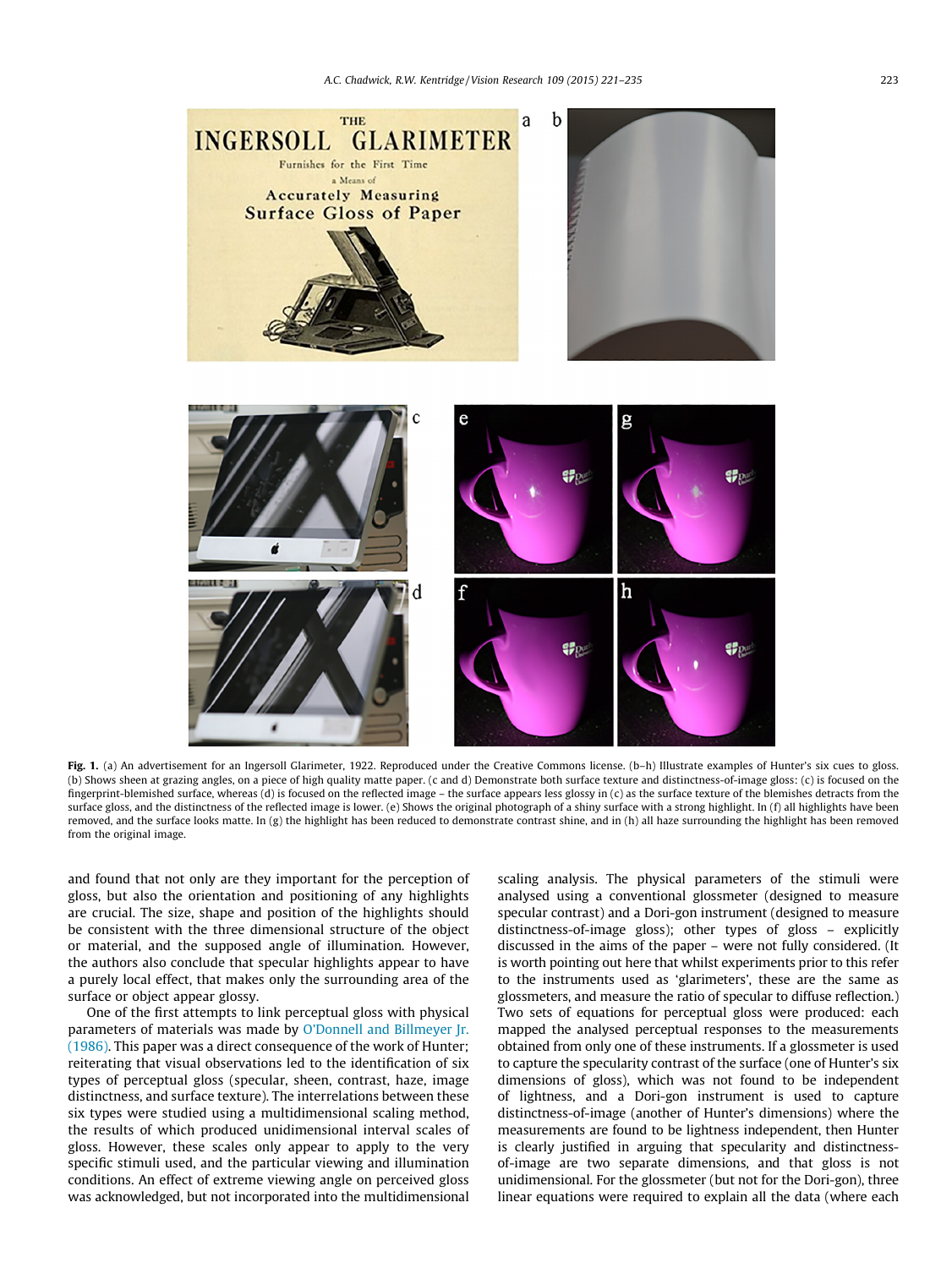equation mapped the unidimensional solution for perceptual responses to a scaled instrument reading), depending on the lightness level of the stimuli. This suggests that unidimensionality is an unusual conclusion at which to arrive – lightness clearly affected the perception of one kind of gloss (as evidenced by the contrast effect, [Pfund, 1930\)](#page-14-0). Since the stimulus set, viewing and illumination conditions were highly specific, this suggests that even disregarding the problem of lightness, the equations would not generalise to alternative conditions – or even to natural scenes of broadband illumination. This is a particularly important aspect of the study of material properties – rather than searching for computations only useable under specific conditions, the solution needs to be applicable under a wide range of circumstances.

A separate paper by the same authors ([Billmeyer & O'Donnell,](#page-13-0) [1987\)](#page-13-0) used magnitude scaling to estimate perceptual differences between all possible pairs of stimuli (using the stimulus set from [O'Donnell & Billmeyer Jr., 1986](#page-14-0)). This again produced unidimensional interval scales of perceptual gloss despite apparent consideration of all six dimensions proposed by Hunter. Data obtained correlated with instrumental gloss measurements made with standard glossmeters: but as glossmeters provide a simple ratio of two measures (specular and diffuse light), disregarding a great deal of information, this result is implausible. It seems that the range of information available in the set of stimuli was limited, and thus perceptual judgements of gloss were restricted to the use of specular information, forcing the decisions to be consistent with glossmeter predictions. This provides further support for the conclusion that methods of stimuli presentation and conditions of illumination and viewing were too specific. Bartleson highlighted the need to recognise the multidimensional nature of perceptual gloss in a report to CIE many years previously; yet this was largely over-looked in subsequent work (Bartleson 1974, as cited in [Sève, 1993\)](#page-14-0).

# 5. Persistent support for a single-measure approach

Further studies at around the same time persisted in the assumption that the measurement of gloss – as relating to perceptual experience – could be achieved using a single physical mea-sure. [Keane \(1989\)](#page-13-0) described in a patent paper the invention of an optical instrument, which could assess both the chromaticity of a surface, by measuring the wavelength reflectance function, and also gloss; the assumption being that colour perception is influenced by perceived surface gloss (U.S. Patent No. 4,886,355). Again, perceived gloss was considered to consist entirely of specular reflection. Considering that the invention was designed to provide a measure capable of compensating for additional factors in perceived colour, it is paradoxical that it neglects evidence in favour of the involvement of multiple factors in perceived gloss. [Serikawa and Shimomura \(1993\)](#page-14-0), from the field of computer science, went as far as denying the idea that the specular reflection of images of the environment appearing on a different plane from the material surface corresponds with perceptual glossiness. Instead, they defined their measurements of perceptual gloss as involving a brightness function and the smoothness of an object's surface. It is a moot point whether the insistence of industrial research on a unidimensional approach to physical and perceptual gloss may have influenced research in the field of vision more generally. However, their conclusions regarding the measurement of perceptual gloss are in clear agreement – that a single objective scale is sufficient.

# 6. A return to multidimensionality

The tendency to cling on to a single-measure approach to perceptual gloss, in spite of the work by Hunter, was finally challenged in a critical review paper by [Sève \(1993\)](#page-14-0). Many of the problems facing the study of gloss were addressed directly, and attention was drawn to a number of aspects previously neglected. Complications regarding the concept of gloss itself, by this point, were clearly evident. Although Schanda (1971, as cited in [Sève, 1993\)](#page-14-0) had outlined difficulties with defining and measuring gloss in a memorandum to CIE two decades earlier, this was evidently overlooked by most studies. Even the vocabulary of the CIE definition of gloss shifted from physical to perceptual, without noting explicitly the significance of this change (as cited in [Sève, 1993\)](#page-14-0). Terms for perceptual and physical concepts were being used interchangeably, so problems of terminology affecting the discussion were inevitable. In the field of colour vision, by contrast, a careful distinction is made between physical and perceptual terms or concepts, preventing such confusion (wavelength, luminance and purity characterise the physical dimensions of colour, whereas hue, brightness and saturation describe the perceptual qualities). In the interest of clarity, Sève adopted the term 'photometric gloss' for visual or perceptual gloss (Sève's term and the later-used 'psychometric gloss' are broadly equivalent).

An important point emphasised by Sève is that the choice of any physical gloss scale is arbitrary, as most instruments make some calculation of specular gloss alone. Yet it is not fully clear how these physical features will best correlate with judgements of perceptual gloss. Sève reiterates the importance of Hunter's multiple visual criteria for determining perceived gloss, and acknowledges that specular reflectance alone does not give a full explanation of perceptual gloss. Appraisal of gloss by the visual system is not dependent on one physical quantity, and does not try to measure or estimate a single physical quantity of the surface reflectance. This is the final nail in the coffin of a single estimated value of the physical world employed by the visual system to approximate gloss; and the theory of combined perceptual factors determining perceived gloss is reinforced.

One crucial point noted by Sève was that visual evaluation of gloss differs considerably from one observer to another. One observer attaches significance to certain characteristics of a scene that another does not, and so samples cannot be ordered linearly. From this fact alone, multidimensionality of perceptual gloss is intuitively inferred, with numerous contributions from different factors. Vision typically involves disentangling information obtained from the environment in the early stages of processing at the retina. For example, effective colour constancy requires the separation of illuminant and surface reflectance, which is further complicated by physiological limitations at the initial input stages of the visual system. All conundrums of vision involve a complex interplay between illumination, object or surface reflectance, and observer. Gloss as a percept is no different; observer, illumination conditions, lightness, contrast, specular reflectance, surface texture, highlights and their properties, specularly-reflected mirror images and binocularity all play a role in the perception of gloss.

Subsequent to this influential paper by Sève, published research on gloss appears to decline for several years. Then in the late 1990s and early 2000s, publications investigating gloss reappear. One such paper seems to signal a change of research tactic – moving from the study of objects, to the perception of materials and surface properties. [Adelson \(2001\)](#page-13-0) points out that relatively little attention had been paid to the recognition of materials, as opposed to objects – the 'stuff' that makes up what we see is essential for judgements concerning the nature of the object; such as what it might feel like, or how it might be used. This emphasis on the study of textures and material appearance seemed to reignite the study of gloss as a surface property, and encouraged a change in approaches by sparking a variety of new methods (heavily influenced by developments in technology). More recently, studies on the representation of material properties such as texture and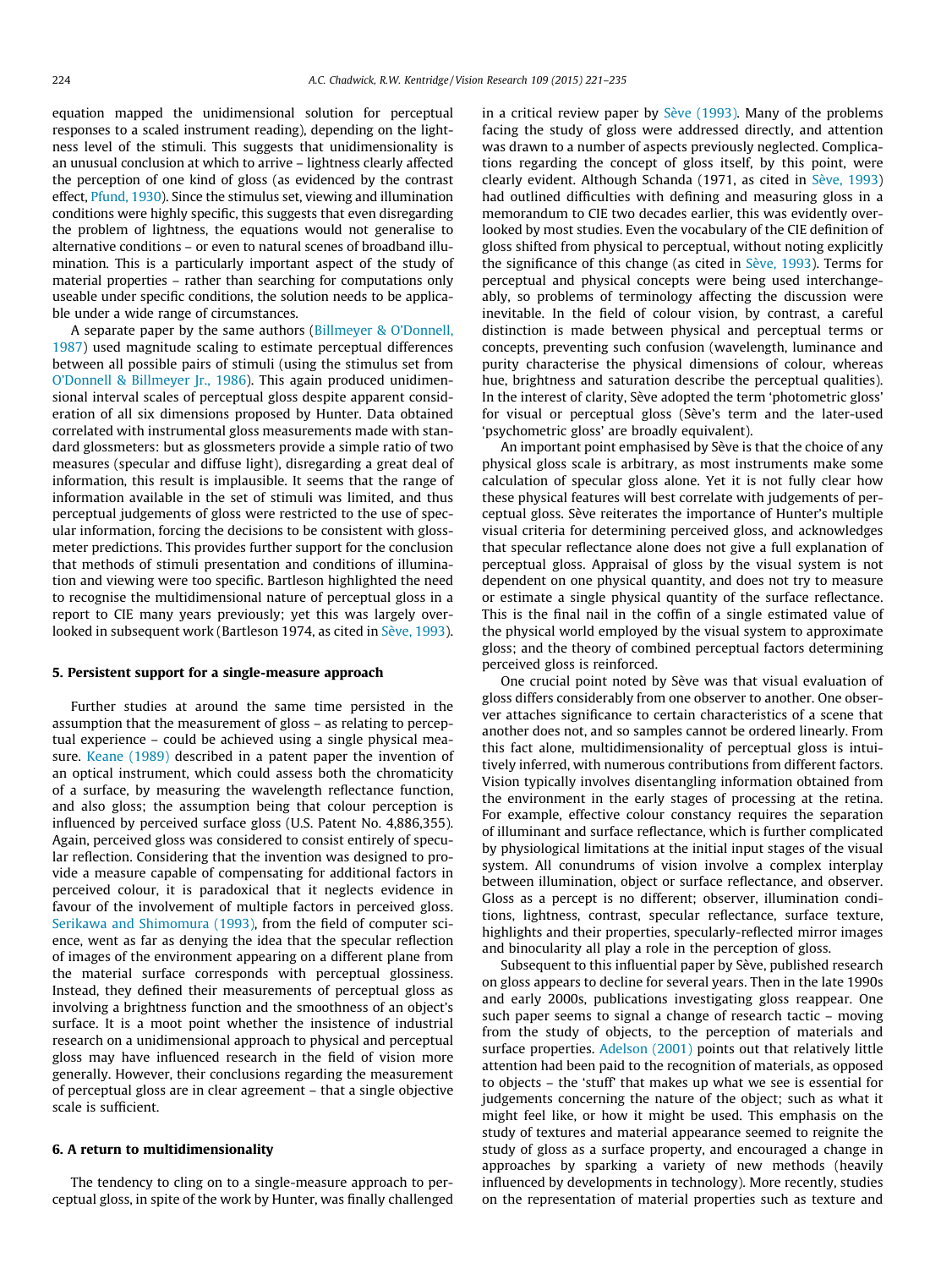colour have also drawn attention to the study of gloss ([Cavina-](#page-13-0)[Pratesi et al., 2010a, 2010b; Fleming, Dror, & Adelson, 2003\)](#page-13-0). In particular, these raise the question of whether the processing of gloss might be independent from the processing of texture, and other surface properties.

The clear assumption from Adelson's paper onwards is that gloss is a complex interaction of illumination, surface, environment and observer. This assumption gave rise to a new range of methods and approaches that take into account the multidimensionality of gloss. Since all problems of vision involve the interaction of illumination, surface, and observer, the findings are grouped accordingly – moving from illumination through surface to observer – including interactions between stages as appropriate. The main aims of the research – describing perceptually distinct dimensions of gloss, computation of perceived gloss from images, evaluation of gloss constancy, and the search for the specific cortical regions involved in gloss perception – are evident throughout the body of findings, and will be flagged as such.

# 7. Illumination

# 7.1. Real-world illumination

The importance of realistic illumination distributions in achieving a good level of perceptual constancy is evident in the study of colour vision, and it seems to play an equally important role in surface texture perception constancy. Natural illumination maps have characteristic non-Gaussian fluctuating statistical properties; and so [Hartung and Kersten \(2002\)](#page-13-0) measured a number of natural illumination maps to investigate potential sources of information for perceiving objects as shiny. Consistencies between illumination of the background environment and the patterns of light reflected from objects were statistically correlated, and any step towards a non-natural map of illumination was immediately salient (a shiny object in an illumination map of white noise appeared matte). This indicates that the complexity of natural illumination maps is crucial for accurate and ecologically valid perception of surfaces, as the visual system takes advantage of this complexity – either through the explicit information available, or by means of correlations and similarities between the surroundings and objects within them.

These results corroborate the findings of [Fleming, Dror, and](#page-13-0) [Adelson \(2003\),](#page-13-0) obtained in matching experiments. An asymmetric matching task was used to measure perceived glossiness for spheres simulated in some comparisons under real world light fields, and in others with geometrically simple illuminants. Observers' matches were close to veridical under geometrically complex real world illuminations, but not under non-natural illuminations (that were not geometrically complex). This implies that complexity of illumination is necessary in the initial stages of surface material perception, and that compensation for a lack of this complexity is not possible later – although constancy is still not perfect under complex illumination. [Dror, Willsky, and Adelson](#page-13-0) [\(2004\)](#page-13-0) also provide support for the idea that the visual system takes advantage of characteristics of natural illumination maps, arguing that real world illumination is highly complex, and yet possesses a high degree of statistical regularity. If such statistical regularities could be assumed and utilised, this would marginally lessen the complex task of determining the properties of objects in the environment, and would also in part explain failures in perceptual constancy.

[Olkkonen and Brainard \(2010\)](#page-14-0) found that changing the light field had a significant effect on perceived glossiness, as assessed with a matching paradigm, and concluded that the complexity of computing an estimate of glossiness is increased by a change of

illumination. Two physical parameters determining surface properties, diffuse and specular reflectance, were manipulated by the observer across scenes illuminated with different light fields. Gloss constancy was not found across changes in illumination field. Importantly however, the effects of illumination changes on lightness and gloss were different and independent. The current consensus is that many pseudocues<sup>1</sup> are involved in the perception of gloss. Variation in the stimuli of multiple physical cues may well provide more than one pseudocue for glossiness; particularly considering that the stimuli were presented on a high-dynamicrange display, which provides more natural and physically accurate representations (and thus more accurate physical cues for gloss) than the more commonly used CRT screen. However, as the observer only manipulated one physical cue, analysis of the responses is based solely on adjustments along a scale of a single variable. Thus, while it may well be the case that a change of scene has a significant effect on perceived glossiness, it must be noted that the results of this particular paper quantified and calculated this effect using only a single observer-manipulated cue.

In the same year, [Doerschner, Boyaci, and Maloney \(2010\)](#page-13-0) took a different approach to the same problem. Pairs of surfaces were compared for glossiness under two different real world light fields, and the data used to estimate transfer functions capturing the way in which perceived gloss was remapped from one field to the next. These remappings were best described linearly, and also exhibited transitivity. Some deviations from gloss constancy were shown; however it was found that the nonlinear scale of perceived gloss for one light field was the linear transformation of the nonlinear scale of perceived gloss for another light field. This is a significant discovery, as in many areas of perception the task to be accomplished is often approximated mathematically – which is an efficient and useful tool – however it is not assumed that the visual system might actually be employing a similar technique.

There is some reason to believe that the visual system is not capable of performing such calculations with the information available; yet other findings indicate that such tasks are somehow achievable. For example, in colour constancy, changes in illumination are computationally problematic, as a change in the illumination of a single surface alters the signals given by the L, M, and S-cones. In theory the proportional combinations of the signals given by these cones could differ wildly from those of the initial illuminant, as the proportions of the illuminant light at each wavelength might well be skewed in the opposite direction. However, [Foster and Nascimento \(1994\)](#page-13-0) estimated L, M and S-cone values based on an illuminant change between two natural illumination maps (skylight and sunlight), and found that the change in L-, M-, and S-cone values could be explained well by multiplicative scaling of the signals, where the relative scaling value differs for each cone class and these values depend on the particular illuminant transition. On a similar note, the conclusion of the [Doerschner, Boyaci,](#page-13-0) [and Maloney \(2010\)](#page-13-0) paper found that a linear transformation can be made between perceptual parameters that are themselves nonlinear (the nonlinear relationship between the physical dimensions of gloss and the perception of gloss). Although such a relationship can be intuitively understood, there is no reason that this should be the case; for this reason it is an important finding.

[Motoyoshi and Matoba \(2012\)](#page-14-0) carried out further studies of this nonlinear relationship between physical measurements and perceptual judgements of gloss, and found that varying the statistical characteristics of the illumination had systematic effects on perceived glossiness. Thus, while the relationship may not be linear, it is consistent to some extent. (The authors also concluded that

 $1$  For the purposes of this review, 'pseudocues' or 'perceptual cues' will refer to cues that the visual system extracts from the scene, and 'cues' will refer to physical properties such as specular reflectance.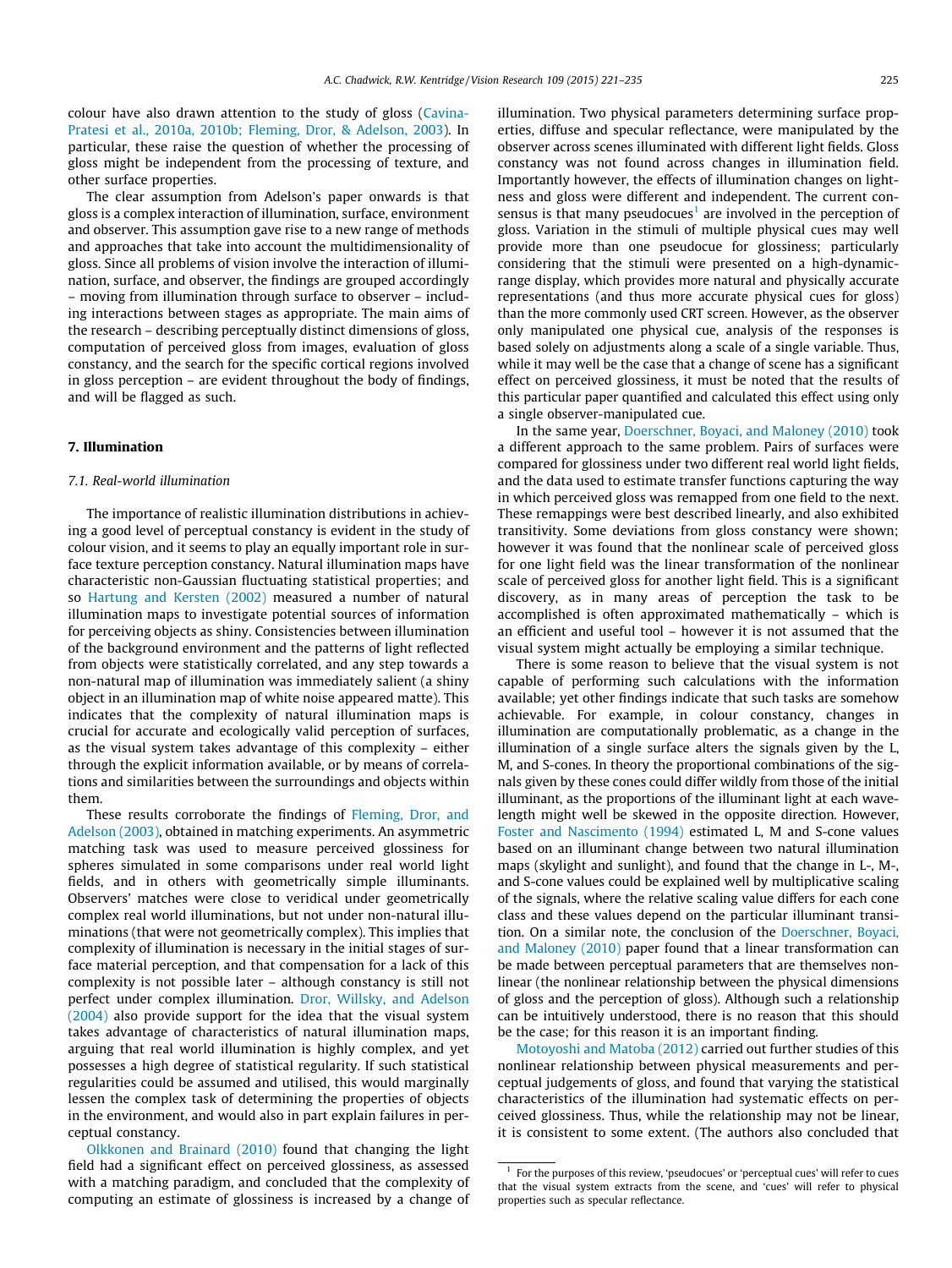judgements of gloss could be predicted by sub-band histograms of the images showing low level image properties – this was disputed, and will be discussed later in this review.)

In a more general study of material perception and the effect of illumination (rather than of gloss specifically), [Pont & Pas \(2006\)](#page-14-0) found that material perception and light-field perception were essentially confounded in rendered images. However, when presented at a symposium [\(te Pas & Pont, 2005](#page-14-0)), these images were recreated with real-world stimuli, adding complex natural illumination. Subsequent judgements of materials were disambiguated, but less so for judgements of illumination. The addition of threedimensional texture was most helpful in aiding material perception judgements; but this is a useful illustration of the importance of using complex real-world illuminants in obtaining veridical perceptual judgements.

# 7.2. Direction of illumination

The composition of illumination is not the only important component – it is also evident that its direction can have a significant effect on the perception of gloss and texture. Using the relatively new method of Maximum Likelihood Conjoint Measurement, [Ho,](#page-13-0) [Landy, and Maloney \(2006\)](#page-13-0) varied the illumination direction for surfaces of varying bumpiness. All participants perceived surfaces to be significantly bumpier with decreasing illuminant angle. This was not a failure of discrimination, and additional contextual cues to lighting direction did not improve roughness constancy. Thus it appeared that observers may be relying on features contained in the texture itself (such as highlights, shading and cast shadows) which change with the illumination. This was supported by a study by [Nefs, Koenderink, and Kappers \(2006\),](#page-14-0) where differences in perceived surface relief were found to result from changes in illumination direction, but not from differing surface properties (glossy or matte). No evidence was found for glossiness influencing shape perception, however – so it seems to be the case that lighting direction influences the perception of texture and surface relief, and not vice versa. [Leloup et al. \(2010\)](#page-14-0) also investigated whether the geometry of illumination – or luminance contrast – affected gloss perception, and although visual judgements of gloss did not correlate with instrumentally measured specular gloss (as might be expected, from previous discussion), psychometric gloss was a better correlate. However, illumination geometry was again found to be an important factor.

The importance of real-world illumination makes an appearance here, too – Pont and te Pas demonstrated that illumination complexity can manipulate judgements of lighting direction, as well as judgements of surface reflectance (2006). Using a discrimination paradigm, observers' abilities to discriminate between changes of illumination direction and changes in object surface reflectance were explored. This was first performed with computer rendered stimuli, and then with photographs of real objects. Discrimination was not supported with the rendered stimuli, while above chance performance was possible with photographed real-world objects. So again with certain types of rendered image, some cues important for perceptual judgements are evidently being omitted – the most salient being real-world illumination distribution.

#### 8. Illumination and object/surface interaction

# 8.1. Specular reflectance

Specular reflectance does not consist of specular highlights alone; but all light reflected from a surface where the angle of incidence of the light and the angle of reflection are equal. This is one of the many cues that have been proposed as potentially informative in the perception of gloss, as glossy objects have a higher proportion of specular to diffuse reflection. There is support for this argument, as subjects can judge the specular reflectance of computer simulated glossy surfaces ([Nishida & Shinya, 1998](#page-14-0)), and can also estimate particular properties of the surface reflectance without access to explicit information about the illuminant ([Dror,](#page-13-0) [Adelson, & Willsky, 2001](#page-13-0)). The solution for this, proposed by the authors, is that we rely on statistical regularities in the spatial structure of real-world illumination; and that these regularities are sufficiently predictable to allow us to estimate surface properties from statistical features of the image. This is consistent with both the gestalt view of perception, as well as the 'bag-of-tricks' computational approach ([Ramachandran, 1985](#page-14-0)).

# 8.2. Specular highlights and their properties

As a result of numerous studies, it is now recognised that a number of properties of specular highlights must be present for gloss to be perceived convincingly. These properties include the relative brightness of the highlights, their contrast, position, orientation, and consistency relative to the object surface and shading.

An early paper on the properties of highlights found that increasing their size and brightness increases the area of the surface perceived to be shiny ([Beck & Prazdny, 1981](#page-13-0)). The orientations of the highlights are also important – they must lie in the direction of minimal curvature, and the perceived gloss increases if they are consistent with the intensity gradient of the surface or of the surface contours (that is, the three dimensional shape information). This was supported by [Hurlbert, Cumming, and Parker \(1991\)](#page-13-0), with the finding that increasing the brightness of the highlights increases the perceived level of gloss. [Marlow and Anderson](#page-14-0) [\(2013\)](#page-14-0) also showed that objects appear glossier if images are generated with a higher specular coverage; with increased sharpness and contrast.

Not only must highlights have certain properties in terms of relative brightness, sharpness and contrast, but they must also be consistent with the three dimensional shape of the object overall. For instance, the shading of an object should be congruous with the three dimensional shape in terms of the lines of contour; changes in illumination help to resolve any ambiguities in the solid shape of the object ([Koenderink & van Doorn, 1980](#page-13-0)). Highlights placed on a two-dimensional image of a vase with shading consistent with the supposed three-dimensional geometry give a good impression of surface gloss if compatible with the lines of contour ([Beck & Prazdny, 1981\)](#page-13-0). Specular reflections also provide reliable and accurate constraints on the three dimensional shape, as there is a distinctive and characteristic way in which the reflected light (and the pseudoimage) is warped across the surface of the object, compatible with the three dimensional shape ([Fleming, Torralba,](#page-13-0) [& Adelson, 2004](#page-13-0)). These specularities can be distinguished from differences in texture, and remain consistent even with changes in environment. They can be extracted by populations of simple oriented filters. However, even when these conditions are met, the gloss ratings given by observers are not uniform across a surface with highlights [\(Berzhanskaya et al., 2005](#page-13-0)). Gloss ratings decrease as a function of the distance from a highlight, even when the distance is discounted from luminance values. This finding suggests that gloss constancy is restricted to a local level. The visual system does not appear to operate under the assumption that glossiness remains constant over a single object, unless there are similar reflections across the entire surface – which might be a possible flaw of gloss constancy. However, this would explain why objects rendered under realistic illuminations rather than singlepoint light sources look more glossy [\(Fleming, Dror, & Adelson,](#page-13-0) [2003\)](#page-13-0), as the illumination geometry is more complex, giving a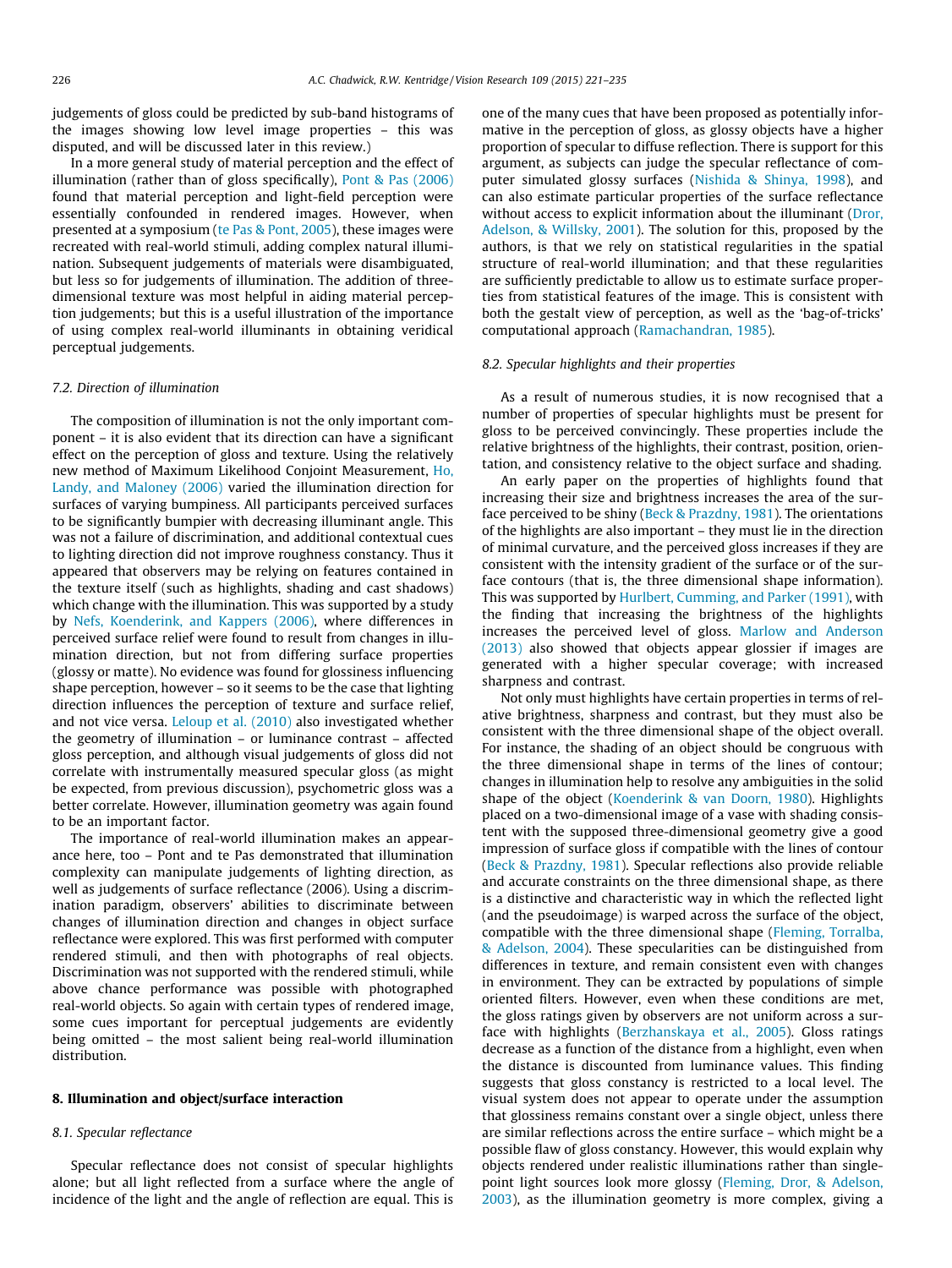broader spatial distribution of light on the surface of the object. This means that more highlights, or local gloss percepts, are generated across the surface of the entire object.

[Kim, Marlow, and Anderson \(2011, 2012\)](#page-13-0) supported the notion that multiple facets of specular highlights need to be considered. Besides concurring that highlights should be congruent with surface shading, they further suggested that the perception of gloss does not depend on the brightness of highlights alone; but that the locations of the specular reflections must correspond to the diffuse shading profile of the surface. This was demonstrated by adding lowlights – rather than highlights – to matte images, which gave as convincing a perceptual experience of a glossy surface as adding highlights. So it seems adding either highlights or lowlights can give the impression of gloss – combined with sharpness and contrast of highlights. [Marlow, Kim, and Anderson \(2011\)](#page-14-0) also investigated the relationship between highlights and the diffuse shading profile, and varied highlight orientation relative to the diffuse shading of the surface by rotating the highlights. The distance of the highlights from the brightest region of diffuse shading was also varied, by transposing highlights in displays while also preserving the orientations of the highlights relative to their surrounds. Previously, highlight incongruence had been generated by simultaneously displacing the position and orientation of highlights in the image. It was therefore important to try and separate these two variables, to ascertain whether only one or both variables affected the judgments. Manipulating either variable in a non-natural direction reduced the perceived gloss; although rotations reduced perceived gloss more than transposed highlights, despite the fact that this displaced highlights into darker regions. Together, these findings provide further support for the view that the perception of surface gloss depends on highlight congruence with the structure of diffuse luminance variation in an image, and not just consistency with surface shape. While the highlights must be congruous with the diffuse shading profile of an object, the highlights themselves do not appear to influence perception of the diffuse shading profile. [Todd, Norman, and Mingolla \(2004\)](#page-14-0) found that observers can discount the presence of specular highlights so that the relative lightness among different regions of the image is determined almost entirely by the diffuse component of surface reflectance.

However, while highlights do not seem to affect perception of the diffuse shading profile, the presence of specular highlights does bias judgements of ambiguously shaded objects towards a convex interpretation [\(Adams & Elder, 2014\)](#page-13-0). This effect is likely to be an assumption based on illumination geometry, as highlights are less likely to appear on concave than convex surfaces. The effect decreases if the highlights are misaligned with regard to the surface shading, as they are more likely to be perceived as a feature of the surface rather than as a specular highlight.

Interactions of object surface and illumination play a significant role in the perception of gloss. [Marlow, Kim, and Anderson \(2012\)](#page-14-0) proposed that changes in perceived gloss could be understood as a direct consequence of image properties that covary with surface geometry and illumination field. A change in either of these factors can generate different patterns of interaction with perceived gloss, and these interactions can be complex and variable. However, Marlow et al. argued that the successes and failures in the perception of gloss can be predicted by the way that each illumination field modulates the characteristics of the specular reflections. Such effects provide strong evidence for the modulation of perceived gloss occurring as a direct consequence of a systematic covariation of specular reflections with changes in the distal scene. However, to judge perceived gloss in this study, Marlow et al. used the variable with the largest apparent difference between stimuli – either the degree of coverage of specular reflections, sharpness, or contrast. This might suggest that the visual system makes a judgement based on a number of different types of information, where each does not contribute in a consistent way to the overall experience of gloss. This could provide an explanation for the supposed instabilities in perceived gloss when changes occur in surface geometry or viewing conditions. If the relations between physical parameters and perceived experience are nonlinear, perceptual features may vary in salience depending on the manipulations made, such that judgements would be made on the basis of different perceived variables each time.

# 9. Object properties

# 9.1. Surface texture and shape

The three dimensional shape of an object can affect perceived gloss alone, as well as through interaction with changes in the field illumination. [Marlow, Kim, and Anderson \(2012\)](#page-14-0) showed that perceived gloss of a surface varied up to 80% as a function of the three dimensional surface relief alone, within a single illumination field.

Furthermore, there appears to be a significant influence of shape on the perception of material reflectance. [Vangorp,](#page-14-0) [Laurijssen, and Dutré \(2007\)](#page-14-0) found that when comparing two objects of identical material where the geometry of the two differs, accuracy of material perception decreases. The addition of edges significantly changes the perceptual judgement of the material; and two different materials presented in the same shape can look identical despite having very different reflectance properties. For example, two tessellated spheres rendered with two different types of blue plastic appear to be identical, and two objects rendered with identical materials but in different shapes (a smooth blob, and a tessellated sphere) are perceived very differently. The blob-shape appears to be very glossy, mainly as a result of the curved surface displaying a range of highlights, while the tessellated sphere mostly reflects diffusely and is perceived to be made of a matte material. (All images were rendered with real-world light probes, so specificity of a limited or unnatural illuminant did not affect judgements.) This finding is supported by a study by [Nishida and Shinya \(1998\)](#page-14-0), where observers were found to have limited ability to recover surface reflectance properties under changes in surface shape – indicating that three-dimensional object shape can influence our perception of surface gloss. [Olkkonen and Brainard \(2011\)](#page-14-0) found that both shape and illumination affected perceived glossiness, and that there were large interactions between illumination and object shape in their effects on perceived glossiness. Joint effects of the individual factors could not be predicted from the individual effects in a straightforward manner, and analysis of luminance histogram statistics could not account for the interactions. This can be related to the findings of [Ho, Landy, and Maloney \(2008\)](#page-13-0) in terms of the use of 'pseudocues' – both shape and illumination field affect the pseudocues, yet the translation from physical measurements to pseudocues is not necessarily linear or even monotonic. The mechanisms may interact with each other in a nonlinear way in physical terms, or the perceptual pseudocues translate from the physical in a nonlinear manner. To date, these effects remain unexplained.

Surface properties other than the shape of the object itself play a further role in the perception of gloss. [Ho, Landy, and Maloney](#page-13-0) [\(2008\)](#page-13-0) demonstrated that variation in three dimensional surface texture significantly affects gloss constancy: – if a surface texture is bumpier, this results in an increase in perceived gloss. However, beyond a certain level of bumpiness (with a large difference between the high peaks and low troughs) the surface looks less glossy. This study was performed using a conjoint measurement paradigm, and Ho et al. suggested that the observed interactions between perception of gloss and bumpiness of surface texture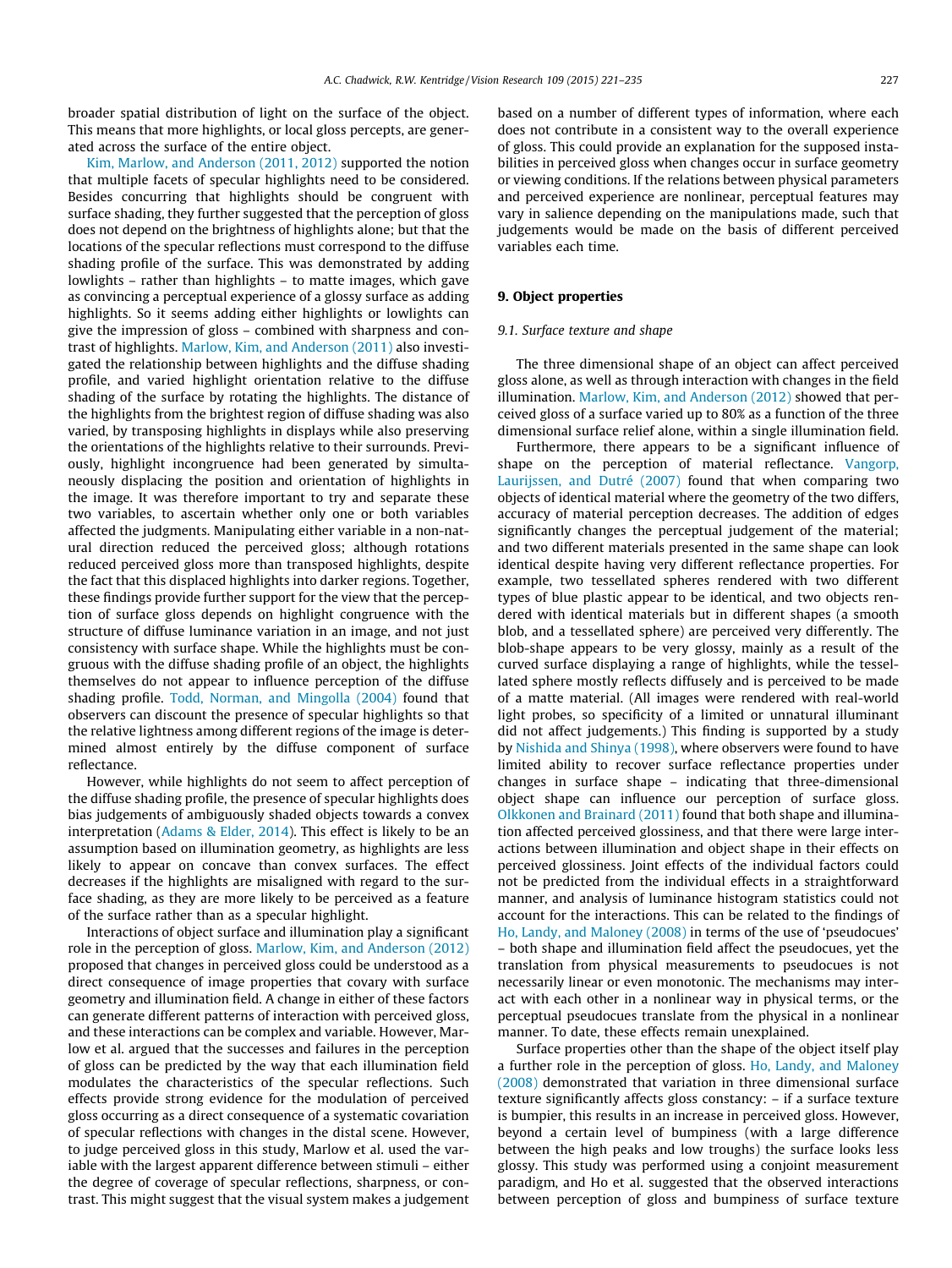are the results of imperfect cue learning (or use of pseudocues – that is, indirect use of the physical information available).

These conclusions were partially supported by [Qi et al. \(2012\)](#page-14-0) who studied how mesoscale and microscale roughness affect perceived roughness. Mesoscale roughness is of a lower spatial frequency than microscale roughness – that is, the 'bumps' themselves are of larger size. (As an example, mesoscale is to microscale as pebbledash is to sandpaper.) Perceived gloss changed monotonically when varying the microscale roughness parameter, and non-monotonically when varying the mesoscale roughness parameter: that is, both parameters affected perceived gloss, yet an additive model was inadequate to describe the interactive and nonlinear influence. As in the study by [Ho, Landy, and Maloney](#page-13-0) [\(2008\),](#page-13-0) the effect of surface texture was non-linear, and changes in approximately mesoscale roughness did not produce a consistent effect on the perceived glossiness.

## 9.2. Surface lightness

Surface lightness, regardless of colour, also has a significant effect on perceived gloss – and there seems to be an effect in both directions. [Harrison and Poulter \(1951\)](#page-13-0) observed that dark surfaces appear glossier in comparison to lighter surfaces. Glossier surfaces appear darker than their rough/matte counterparts, apparently due to increased contrast between the specular and diffuse components ([Beck, 1964](#page-13-0)). However, this seems to conflict with [Todd,](#page-14-0) [Norman, and Mingolla \(2004\)](#page-14-0) findings that observers are able to discount the presence of specular highlights in determining relative lightness. Todd et al. concluded that observers were able to exclude specular highlights in making their judgements of relative lightness, which were subsequently determined largely by diffuse reflectance from the surface – although this apparent conflict is based on the assumption that glossiness is entirely determined by specular highlights.

# 9.3. Surface colour

Research to date has produced conflicting and uncertain results regarding the potential influence of surface colour on gloss perception. Initial studies seemed to show that there was little in the way of an interaction – [Xiao and Brainard \(2008\)](#page-14-0) found little evidence to suggest that variation in surface gloss had a noticeable effect on the appearance of colour. In one condition, surface gloss and body colour of a sphere were varied, and in the second condition the point on the object at which the participant observed the colour was varied. The visual system seemed to compensate for the physical effect of varying gloss, but a small effect was still observed on the perceived colour appearance. An effect of patch location was also found, though smaller than the physical effect, but compensation of test patch location did also occur. However, later studies found some evidence in favour of colour information affecting gloss perception. [Wendt et al. \(2010\)](#page-14-0) showed that the inclusion of colour information in stimuli improved gloss constancy performance (although gloss was classified using only specular highlights). Availability of colour information led to a significant improvement in consistency in glossiness matching (that is, fewer systematic errors) compared to greyscale surface trials. Some observers even gave priority to colour information over motion (discussed in the next section) as a cue to glossiness; although in general observers showed different levels of receptiveness to certain combinations of information to be used in making a judgement. This implies at least some basic input from colour processing, but again indicates that different observers prioritise different cues for gloss.

More recent investigation into the potential importance of colour processing for perceived gloss has focused on colour information obtained from the specular and diffuse components ([Nishida et al., 2008](#page-14-0)). When wavelength compositions of specular highlights and diffuse light were changed, observers perceived naturalistic glossy surfaces only when the physical constraint of highlight constraint held. In other words, highlights comprise a wide range of wavelengths of light, including the surface reflectance and the illuminant. The diffuse component, however, cannot contain any wavelength absent from the reflected highlights, as this is composed of all wavelengths in the illuminant, and additional wavelengths cannot be added when reflected from a surface. Gloss perception was also reduced when there were no luminance increments between the diffuse reflectance and highlights. A subsequent paper [\(Nishida, Motoyoshi, & Maruya, 2011\)](#page-14-0) found that multiple colour band analysis using raw cone-signal based images could not fully explain the luminance–colour interaction in gloss perception, as when an image synthesised from S, M, and L cone images violated the physical constraint it was still perceived to be naturally glossy. However, the authors concluded that this kind of multiple colour band analysis might be a promising hypothesis for observed colour and luminance interactions. In a similar study ([Hanada, 2012\)](#page-13-0), the colour coordinates of the objects and highlights were varied, while luminance was unchanged. Objects were perceived as glossier when the highlight and object colours were different, demonstrating the normal difference between purely specular reflection and surface reflectance. Unnatural combinations of colours were still perceived to be relatively glossier, when compared to stimuli with identical surface and highlight colours, even though the luminance of each pixel of the images was controlled.

# 10. Observer and object/surface interaction

#### 10.1. Motion information

When we perceive objects in everyday life, we are not limited to viewing static objects. We are continually moving around our environments; and if not changing our physical position, we are constantly making eye saccades. This motion produces a steady stream of optic flow, which provides a rich source of perceptual information about our surroundings. When inspecting a new or interesting object, we might pick it up and rotate it by a window. Such inspection allows us to investigate the surface properties of the material, by observing the changes in surface reflection. [Hurlbert, Cumming, and Parker \(1991\)](#page-13-0) noted that specular highlights appear to remain stationary on the surface of a rotating sphere when the observer is stationary: – the highlights appear to slide across the surface of the object, and thus remain stationary relative to the observer. It is evident that a great deal of information about surface properties such as gloss can be extracted – the movement of specular reflection across an object reveals a great deal about its three dimensional shape, and this movement is particularly revealing for glossy objects. [Hartung and Kersten \(2002\)](#page-13-0) showed that the pattern of optic flow projected from a rotating shiny object is significantly different from that of a rotating matte object. A number of objects were 'painted' with the image of an illumination map, so that for any given static view it appeared shiny – but when it began to rotate, it appeared matte. Rather than staying stationary, the specular highlights moved with the surface of the object – thus producing a different pattern of optic flow.

These findings are well supported. [Sakano and Ando \(2008\)](#page-14-0) investigated the effect of self-motion through a scene on gloss perception. Temporal changes in the scene caused by lateral motion of the observer enhanced the strength of perceived gloss; even though rendered stimuli were used. Stimuli on a screen moved in accordance with any movement of the observer's head, to simulate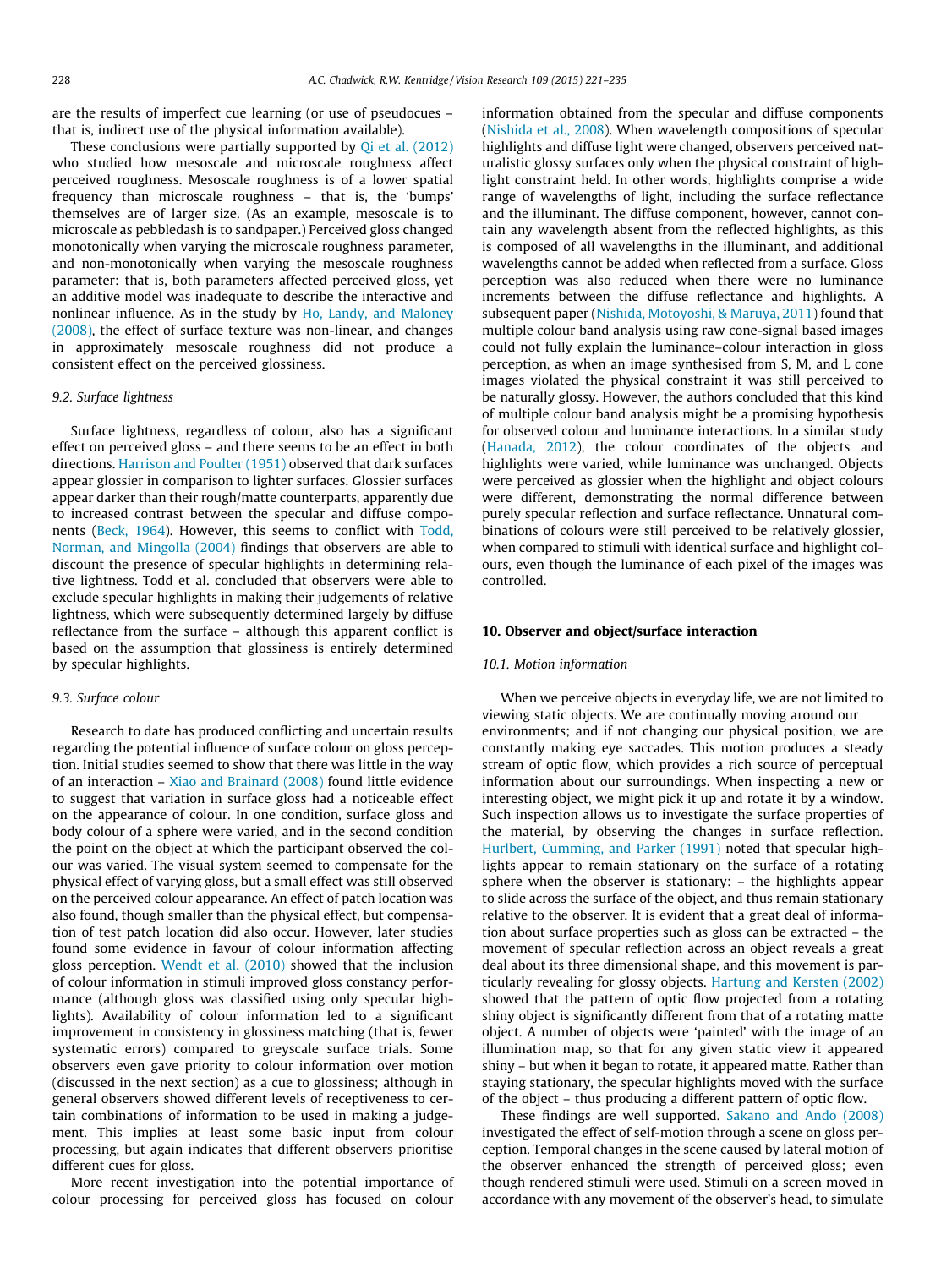movement in a three-dimensional space. The stimuli luminance also changed temporally in terms of the spectral highlights as well as position, so that the object appeared to be stationary in 'threedimensional' space, while a reference stimulus did not change on the monitor. Similarly, [Wendt et al. \(2010\)](#page-14-0) found that motion information significantly improved gloss constancy performance – systematic errors were significantly smaller in gloss matches under dynamic conditions compared to static conditions, regardless of whether binocular information was available. (This is readily confirmed by real-life situations, when we rotate objects in our hands to see highlights move across the surface – while remaining stationary relative to the illuminant – to assess glossiness.) [Doerschner et al. \(2011\)](#page-13-0) investigated whether there might be a characteristic way in which such features move during object motion or changes of viewpoint, which might act as a reliable source of information in judgements of gloss. For moving stimuli, subjects reported that objects with normal specular motion appeared shinier than those with static reflections (relative to the object). However, on trials where the object did not move, performance was at chance level – indicating that motion cues alone caused differences in appearance, rather than the way in which the motion stimuli had been created. Rather than just contributing to the perception of glossiness of an object, these motion cues could be used to distinguish between matte and shiny surfaces. Therefore the visual system appears to rely on characteristic optic flow patterns in determining glossiness. [Lichtenauer, Schuetz, and Zolliker \(2013\)](#page-14-0) supported this further in a study where judgements of rough and glossy surfaces were compared, by either interacting or passive observers. Active exploration of the rendered stimuli gave significantly higher inter-observer agreement of perceptual judgements; supporting the conclusion that the motion of an object, whether facilitated by the observer or the object, reveals a characteristic optic flow which can inform perceptual judgements of gloss.

[Ho, Maloney, and Landy \(2007\)](#page-13-0) also investigated the effect of viewpoint on perceived gloss, by carrying out an adjusted version of the earlier conjoint measurement study. Bumpiness and illumination were kept constant, and observers were asked to make judgements of the surface properties from two different viewpoints. Observers failed to achieve roughness ('bumpiness') constancy based on similar pseudocues to the previous study, suggesting that the human visual system does not always select the right cues for the visual task. This might seem to contradict the results discussed above. However in this study there was no explicit observation of the transition between viewpoints but rather a comparison of judgements from two locations. It seems to be the case that a change in viewpoint without observing optic flow confuses our roughness constancy, while the inclusion of motion improves it.

#### 10.2. Viewing distance

To date, there has been little research into the effect of viewing distance on perception of gloss. However suggestions have been made regarding reasonable viewing distances when conducting empirical studies involving perceptual judgements of gloss. Czepluch (1976, as cited in [Leloup et al., 2013](#page-14-0)) recommended that restrictions should be placed on relative distances between the illuminant, object, and observer in gloss scaling in particular, as 'any standard geometry for visual evaluation of gloss [was] lacking'. Such recommendations might be based purely on speculation that increased viewing distance affects perceptual acuity – for instance, [Ho, Landy, and Maloney \(2008\)](#page-13-0) showed the increased bumpiness of a surface alters the perceived gloss. Viewing surfaces of reduced bumpiness, but at closer viewing distances, might mean that observers are better able to perceive a finer scale of texture, which would influence the gloss judgement [\(Qi et al., 2012\)](#page-14-0). Little is known about this potential factor, but it is undeniably an important variable to control.

# 10.3. Binocular disparity

Even before any detailed study of the perception of gloss began, binocular disparity had already been identified as a potentially invaluable source of information. Kirschmann (1895, as cited in [Wendt, Faul, & Mausfeld, 2008](#page-14-0)) proposed that the disparity of highlights on specularly reflecting surfaces usually differs from the disparity produced by points on the surface itself. Czepluch (1984, as cited in [Sève, 1993](#page-14-0)) also emphasised the importance of binocular disparity. Highlights reflected from an object appear to be positioned differently to each eye; thus each receives different information about the position of the highlight on the surface, as specular reflection is always reflected – by definition – at an equal but opposite angle to that of the illuminant, and this angle will be slightly different for the two eyes are they are laterally displaced. Thus highlights can be correctly identified, rather than seen as differently coloured patches on the surface.

The importance of binocular disparity has been confirmed by a considerable number of more recent studies. [Hurlbert, Cumming,](#page-13-0) [and Parker \(1991\)](#page-13-0) found that binocular disparity of specular reflections can override brightness in judgements of gloss, and [Obein, Knoblauch, and Viénot \(2004\)](#page-14-0) proposed that retinal disparity plays an important role in the perception of gloss – mainly in the judgement of high gloss values (i.e. in highlights). While the latter has yet to be investigated further there is substantial evidence for binocular disparity as a significant cue for the perception of gloss. When information from a disparity is available, it can signal that a surface is glossy ([Formankiewicz & Mollon, 2009\)](#page-13-0), and perceived gloss appears to be stronger and more authentic ([Wendt, Faul, & Mausfeld, 2008](#page-14-0)). In the former study, the author underlined that as the illuminant is directional, not only is there a disparity in the position of the highlight, but the intensity of the reflected light is also slightly different. The angles of reflection to each eye are not identical, yet for light to be specularly reflected the angle of illuminant direction and angle of reflection must be the same. A patch which appears to be reflecting largely specular light to one eye will reflect slightly more diffuse light to the other. Thus, the visual system is exposed to discrepancies in the monocular luminance of highlights as well as their relative location when viewing a glossy surface. The ability of subjects to detect a binocular luminance disparity was measured, and the results were consistent with Weber's law,<sup>2</sup> Ricco's Law,<sup>3</sup> and Bloch's Law,<sup>4</sup> demonstrating that the visual system is more than capable of distinguishing these disparities.

Furthermore, [Wendt et al. \(2010\)](#page-14-0) showed that the presence of disparity information significantly improved gloss constancy performance, both alone and in conjunction with additional information such as colour and motion. However, developing Formankiewicz and Mollons' earlier findings, [Methven and Chantler](#page-14-0) [\(2012\)](#page-14-0) found that while stereo disparity increased the perceived glossiness for rough surfaces, specular highlight disparity alone

 $2$  Weber's Law states that the Just Noticeable Difference (JND) between two stimuli is proportional to a constant ratio of the magnitude of the stimuli.

Ricco's Law states that, for stimuli of less than one arc-minute in diameter (the resolution of the eye at the fovea, larger at the periphery), spatial summation applies – the threshold intensity multiplied by the area equates to a constant for a test patch to be detected (that is, a larger patch of lower luminance is just as detectable as a smaller patch of higher luminance).

 $4$  Bloch's Law describes temporal summation, and states that within a certain time limit (100 ms), the minimum number of quanta required to detect a test patch is constant, regardless of whether the patch was of high luminance and lower presentation time or low luminance and higher presentation time (that is, light intensity multiplied by time presented equals a constant for detection of a patch).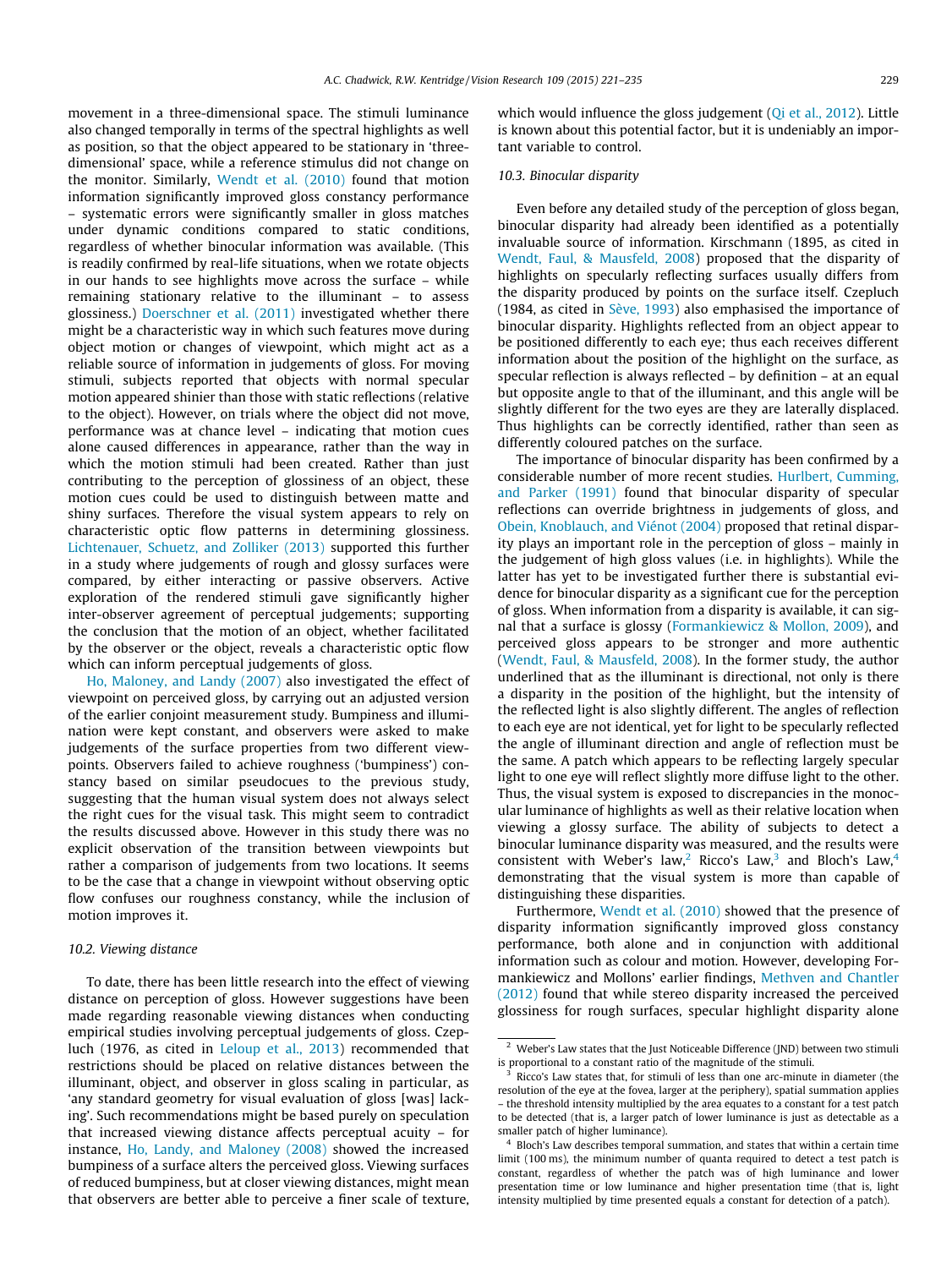was not enough to ensure increased perceived glossiness. More naturalistic renders of objects and surfaces were used, and the conclusions further confirm the emerging picture of the need for a number of interacting factors. Naturalistic specular highlights are generally sufficient for gloss perception, as long as they are placed correctly, but the constancy of this perception is strengthened by the addition of information such as a disparity in specular highlights. While a single type of information may induce some level of perceived gloss, alone it does not ensure maximal perception of gloss. Evidence supporting binocular disparity by means of a performance based task was obtained by [Muryy et al. \(2013\).](#page-14-0) Images of specular objects were binocularly presented, and observers were asked to adjust the positions of a number of 'probe dots' to indicate the level of depth that they perceived in the image. For simple surfaces, where there was no indication that the disparities presented were 'wrong', participants erroneously said that the virtual surface was real, by indicating a more realistic level of perceived depth. However, when surfaces were more complex, participants made fewer errors, and correctly identified surfaces with larger disparities in unexpected locations, by indicating much lower values of perceived depth. This suggests that the visual system assesses sensory signals for relevance and usefulness, based on intrinsic markers of reliability. These markers are in the disparity signals themselves, as errors were made at face value – this suggests that the brain interprets specular objects by applying a general strategy instead of implementing physical rules of specular reflections, which proves useful when the disparity signals are abnormal.

An additional study by [Kerrigan and Adams \(2013\)](#page-13-0) tested observers' abilities to use specular information and binocular disparity to identify the curvature (convex or concave) of an object, to determine whether this might be invoked by knowledge of a geometric model of specular reflection. Binocular vision enables observers to distinguish specular highlights from other variations in luminance, as unlike surface markings, specular highlights 'float' on a plane above the surface if concave and below if convex. However, observers' performances were not consistent with a full geometric model of specular reflection – showing substantial errors particularly for concave surfaces. Kerrigan and Adams came to the same conclusion as Muryy et al.; that the visual system seems to invoke a general strategy, rather than responding based on an understanding of the physics of specular reflections. However, it is important to note that this is not the same as a 'bag-of-tricks' approach but instead halfway between this and a reverse optics/physics approach.

# 10.4. Physical interaction

Besides interaction with objects in the environment on a purely motion-based level, active handling also appears to improve our visual perception. This might not be limited to motion based information alone – for when we pick up an object to inspect it, we also make judgements of texture using our sense of touch. It is intuitive, but not necessary, that these tactile judgements might feed into visual perception. [Bergmann Tiest & Kappers \(2007\)](#page-13-0) found that judgements of rough and glossy surfaces were slightly better and more consistent when observers also made haptic judgments, compared to judgements made on the basis of visual observation alone. Interestingly, participants ordered the samples according to different criteria – some ordering on high spatial frequencies, whereas others ordered on low spatial frequencies. This provides evidence not only for a holistic account of texture judgements in terms of the senses, but also evidence for a constellation approach for visual cues (pseudocues). Each observer may give different weightings to the types of information available in making these visual judgements – perhaps based on the kinds of surfaces they have previously experienced.

# 11. Observer

#### 11.1. Linking the perceptual and physical dimensions

Perhaps the hardest task in this field is the problem of bridging the gap between existing knowledge of the physical dimensions, and perceptual judgements of the human observer. We have already seen that the relationship between the physical and perceptual dimensions cannot be described linearly, but that a linear change in the physical dimension can correlate to a linear change within the perceptual dimension (e.g. [Doerschner, Boyaci, &](#page-13-0) [Maloney, 2010\)](#page-13-0). Despite our lack of knowledge of the relationship between the physical and the perceptual dimensions, there is evidently a great deal of consistency in the way in which the physical environment is interpreted by the visual system. This is evidenced by findings such as those of Doerschner et al., and also our general day-to-day experiences (visual constancy is sufficiently successful to the point that failures are unusual and interesting).

One of the first experiments to address the problem of linking perceptual and physical dimensions was by [Ferwerda, Pellacini,](#page-13-0) [and Greenberg \(2001\)](#page-13-0). Here, a psychophysically-based light reflection model of surface gloss perception was proposed; and experiments were conducted to explore how physical parameters describing reflectance properties of glossy surfaces might link to the perceptual dimensions of the appearance of gloss. Multidimensional scaling techniques were employed to incorporate the acknowledged multidimensional nature of gloss perception. As a result, Ferwerda et al. suggested that there were two 'perceptually meaningful' axes of perceptual gloss-space: the apparent contrast of a reflected image, and the apparent sharpness or distinctness of this reflected image. Magnitude estimation was then used to place quantitative scales on the axes proposed. However, some concerns about the method should be raised. Participants were asked to judge the apparent difference in gloss in a pair of stimuli by means of a sliding scale ranging from 0 to 100. Such a measure is less reliable in terms of consistency between participants, or indeed even within the judgements of a single participant. When considering a large number of comparisons between stimuli, any given scale needs an established reference point. Differences in pairs of stimuli should be compared directly with other stimuli; otherwise the judgements made cannot be reliably related to one another. A method involving a comparison of two pairs of stimuli, where all possible comparisons within the stimuli set are used, might be more suitable for such an investigation. Observers are asked to indicate which pair they perceive to have the larger difference in the required variable. This would allow the data to be interpreted and quantified in a valid way; and would thus be far more informative. In addition, the reliance on the two proposed axes alone does not allow for any interaction with factors previously acknowledged as influential in the perception of gloss; curiously limiting the scope of further multidimensionality after employing multidimensional scaling techniques.

More recently, [Obein, Knoblauch, and Viénot \(2004\)](#page-14-0) used a maximum likelihood difference scaling paradigm to estimate gloss scales for a series of black coated stimuli. A nonlinear relation between gloss percept and instrumental specular gloss values was found, and sensitivity was higher at extreme scale values than in the middle. If a reverse optics method were being employed, one would expect to find a linear relationship between the percept and instrumental values, as the physical scales themselves would be estimated. Therefore, this nonlinear relationship supports a conclusion favouring a pseudocue- and interpretative-based approach. However, in line with the previous convention, judgements of gloss were reliant only on specular highlights. This shows a non-linear relationship between the physical and perceptual parameters of a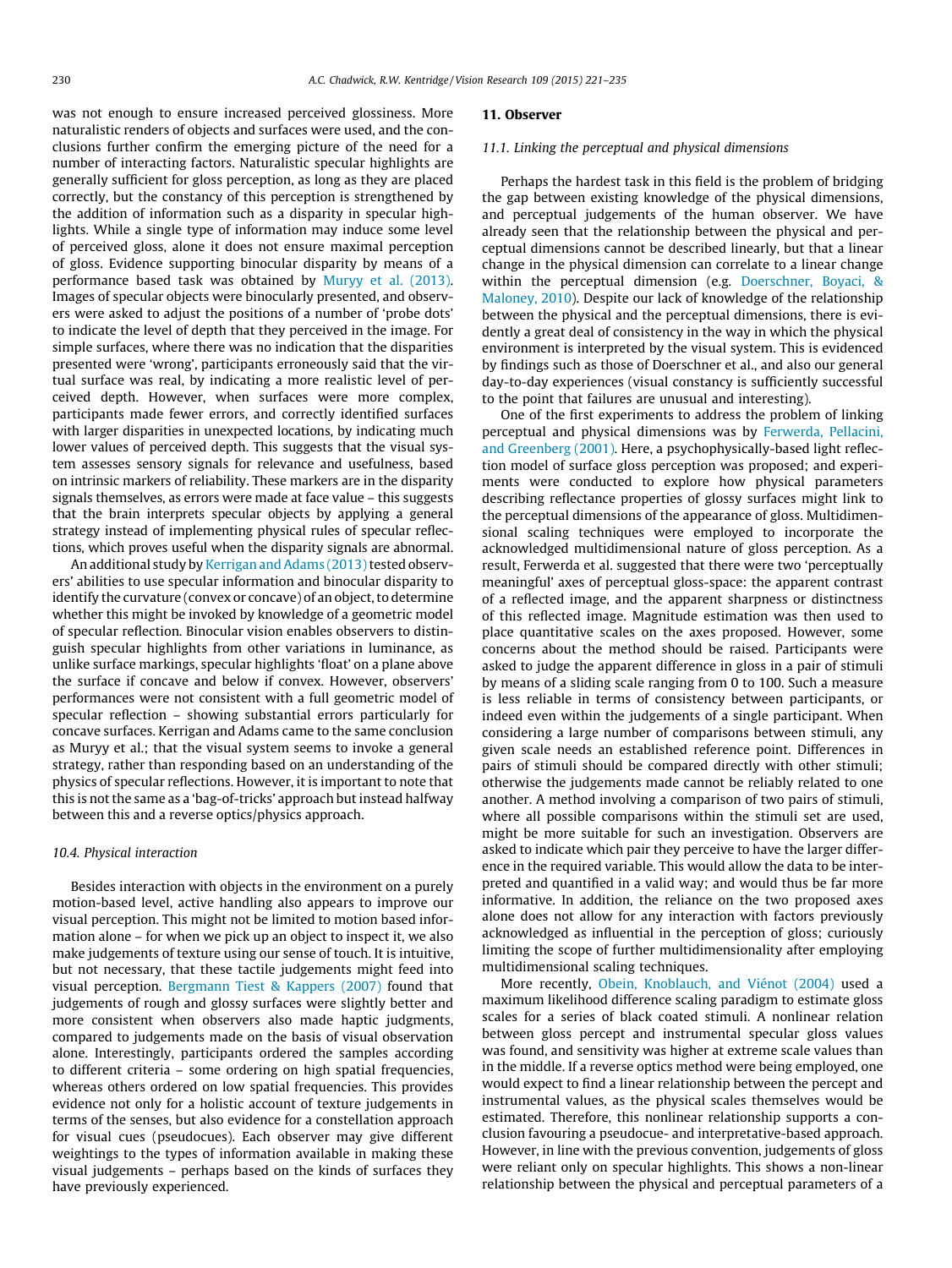single source of information, influential in the perception of gloss. Of course, these initial experiments necessarily manipulated a limited number of variables as they were the first of their kind. Expanding this to incorporate additional variables which factor into our perception of gloss would be a considerable and extremely complex task, yet it is important to note that the information available to observers in this particular case was constrained.

#### 11.2. Gloss constancy

A number of different physical and perceptual cues which influence constancy of perceived gloss have already been discussed. Deviations from gloss constancy are evident under a number of different viewing conditions – strong interactions between object shape and illumination geometry produce failures in gloss constancy [\(Olkkonen & Brainard, 2011\)](#page-14-0), perception of gloss is not independent of light field ([Doerschner, Boyaci, &](#page-13-0) [Maloney, 2010](#page-13-0)), and constancy is affected by viewpoint ([Ho, Maloney, & Landy, 2007](#page-13-0)) and variation in surface texture ([Ho, Landy, & Maloney, 2008\)](#page-13-0). Constancy improves under natural illumination, although is not perfect ([Dror, Willsky, & Adelson,](#page-13-0) [2004; Fleming, Dror, & Adelson, 2003\)](#page-13-0), and also improves with the inclusion of colour, motion and disparity information ([Wendt et al., 2010\)](#page-14-0). It also seems that gloss constancy operates at a local level [\(Berzhanskaya et al., 2005](#page-13-0)). Considering the body of findings related above, it is evident that there are a number of failures of constancy and inconsistencies between physical measures and perceived gloss that are difficult to explain. If the function of perceived gloss is assumed to be identifying surface properties, then constancy of perception is important. There is some evidence for a less-than-perfect gloss constancy (such as consistency of judgements under different illuminants, [Fleming,](#page-13-0) [Dror, & Adelson, 2003](#page-13-0)), and findings suggest that it operates in a similar way to colour constancy. When more information is available to the visual system in the scene, and when the stimuli are more realistic and lifelike, observers show a greater degree of constancy ([Kraft & Brainard, 1999](#page-13-0)).

A great deal of research has been done on colour constancy but comparisons of colour- and gloss-constancy are not straightforward. The measurement and quantification of gloss constancy involves problems that do not arise in work on colour constancy. In colour constancy both perfect constancy and perfect inconstancy can be objectively characterised (judgements with perfect inconstancy are determined purely by the spectral composition of light reaching the eyes rather than solely by the colour reflectance properties of surfaces). It is not clear what form of judgment would constitute perfect inconstancy for gloss perception; the lack of a 'low-end' to the gloss constancy scale makes it difficult to quantify and compare deviations in gloss constancy. While it can be clear that observers are not achieving perfect constancy in experiments, quantifying the degree of imperfection of judgements in a particular task or comparing deviations across tasks is not generally possible. Of course the relative degree of constancy found when a single factor is varied in an experiment can still be measured. However, as soon as two factors are varied making comparisons between their effects and quantifying their interaction is problematic. Evidence to date indicates that observers are capable of making relative judgements of gloss when comparing stimuli varied along a single dimension, but when multiple factors are jointly manipulated interactions occur and often result in a confound – although these are reduced when motion, complex illumination and colour information are available. It seems that perceived gloss is related to its physical determinants nonlinearly, or at best imperfectly.

#### 11.3. Cortical processing of gloss and other surface properties

While much of the focus in gloss research has been directed at the perceptual cues involved by means of psychophysical experimentation, additional lines of enquiry have looked into the processing of perceptual information beyond the retina and into the cortex. Such investigation aims to discover the way in which perceptual information is processed in later stages of visual perception, in order to test theories of essential computations that might be performed; and whether this involves additional unknown factors or processes. This kind of knowledge might feed back into research at earlier stages of visual processing, by highlighting additional perceptual tasks that might contribute to other visual processes. [Cant and Goodale \(2007\)](#page-13-0) carried out an fMRI experiment to investigate the cortical mechanisms underlying the roles of object form and surface properties in object recognition. The results suggested that there were different pathways in extrastriate cortex for the processing of form and surface-properties. It was also concluded that the extraction of surface colour seemed to occur relatively early in visual analysis, compared with the extraction of surface texture. A tentative inference from this might be that the extraction of surface texture requires further (and more complex) computation than colour.

In a more recent set of studies, Cavina-Pratesi et al. replicated these findings [\(2010a](#page-13-0)). By studying visual object agnosia patients, a behavioural double dissociation was found with a double dissociation in the damaged areas of cortex – one patient could distinguish object shape but not texture, and a second could distinguish texture but not shape. Separate processing of surface texture and form was found in the ventral stream; surface texture activated an area quite distinct from areas activated by shape and form. This is evidence that these areas play a causally necessary role in the discrimination of these features; and that the two tasks are to a great extent accomplished independently by the visual system. In a second paper, [Cavina-Pratesi et al. \(2010b\)](#page-13-0) sought to determine whether there was a single region involved in the processing of surface properties, or whether there was a number of more specialised regions implicated; each dealing with a particular surface property. A double dissociation was found between two patients, in the processing of surface properties (texture and colour) and geometric (shape) properties. Separate foci were also found for colour and texture – areas selective for shape, texture, and colour were found to be distinct from areas responding to a combination of these features. Thus, it suggests that there are separate channels for processing form, texture, and colour; as well as the division between surface properties and object shape/form.

[Kentridge, Thomson, and Heywood \(2012\)](#page-13-0) developed this line of enquiry further with an investigation into whether glossiness perception was mediated by the same processes as colour or surface texture. Gloss is conceptually distinct from texture and colour, but not necessarily distinct in visual processing – yet it was found that glossiness perception could be mediated independently of cortical processing of colour or texture. Patient MS displays a number of visual abnormalities, and is a cerebral achromatopsic – he is unable to discriminate colour and texture, as a result of a lack of these cortical areas. MS performed significantly better than chance on a gloss perception task, for real and rendered stimuli, though slightly worse than controls. This task could not have been solved on the basis of local feature comparisons, as lightness and texture were both randomised. Thus, it was concluded that the perception of gloss does not depend exclusively on processing in the same constellation of regions necessary for the perception of colour and texture.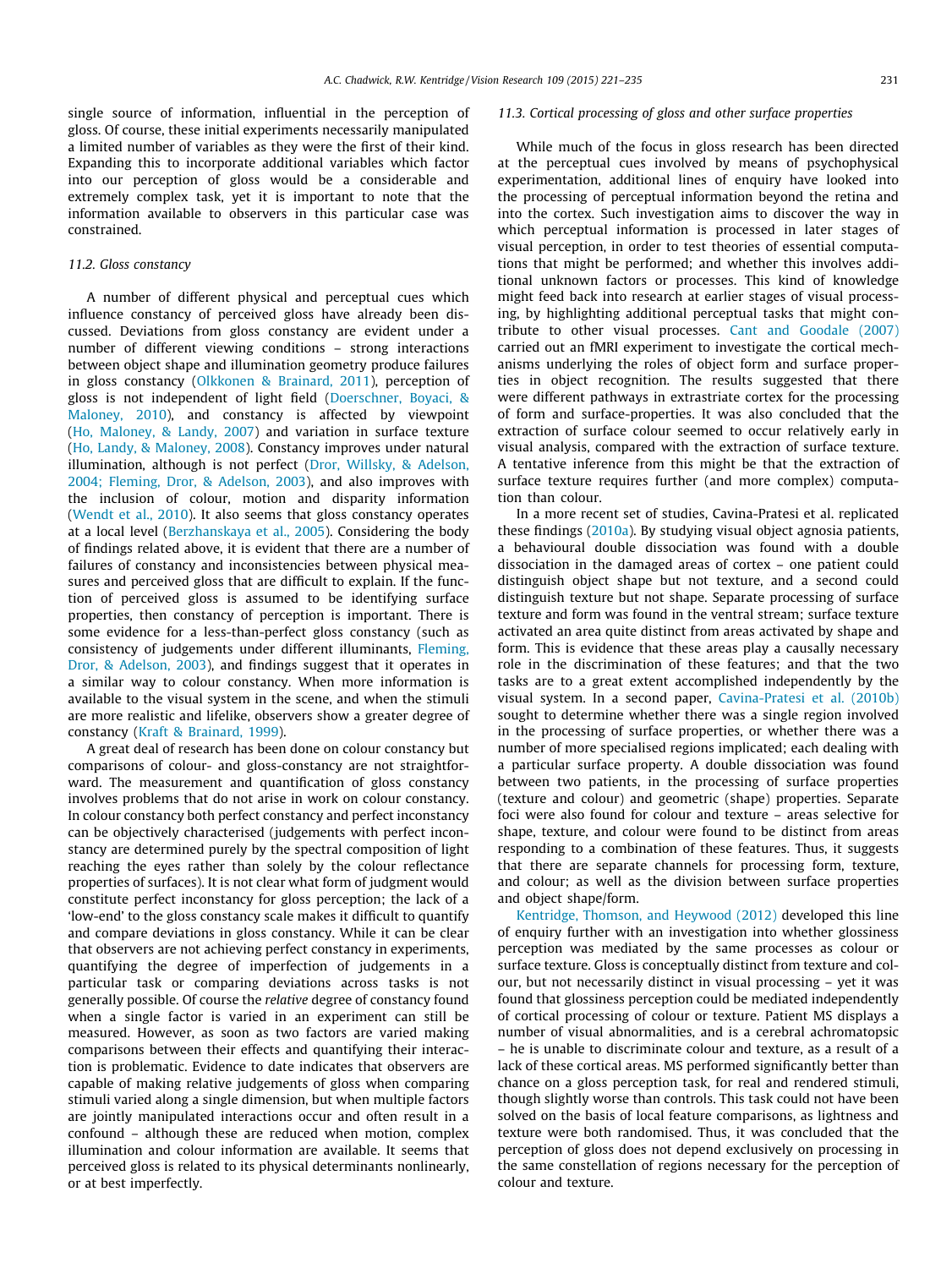# 12. Neural selectivity

A number of recent studies have investigated the neural correlates of perception of surfaces and their properties, with a small number focusing on the perception of gloss. Results from previous studies [\(Cavina-Pratesi et al. 2010a, 2010b](#page-13-0)) suggest that information concerning surface properties is processed in the ventral visual stream, and the results from the studies on gloss corroborate this.

[Nishio, Goda, and Komatsu \(2012\)](#page-14-0) were the first to investigate neural selectivity for the perception of gloss. They examined the responses of neurons in the inferior temporal (IT) cortex of macaques while presenting stimuli of objects varying in specular reflection, diffuse reflection, and roughness. Neurons in the superior temporal sulcus selectively responded to specific types of gloss – this remained constant when the shape or illumination of the object was altered and perceived gloss was the same, but changed when the images were scrambled and perceived gloss was different. For instance, one cell responded selectively to stimuli with very sharp highlights, and did not respond at all to weak glossiness. A second responded strongly to shiny surfaces that had blurred highlights, and a third responded only to matte stimuli with very low specular reflectance. Nishio et al. concluded that there is a population of cells that represent different types of gloss, each cell having a different selectivity. They also proposed that mechanisms in the visual cortex integrate local features of the image to extract information about surface gloss, and that this information is systematically represented in the population of neurons in the IT cortex.

Shortly afterwards, [Okazawa, Goda, and Komatsu \(2012\)](#page-14-0) investigated selective responses to glossiness using fMRI. Specular reflection alone was manipulated in generating images of specularly reflecting and matte objects. A set of scrambled images was also produced, and responses to the specular images were compared with responses to the matte and scrambled images. Activation was found throughout the visual pathway, from V1 to V4, and the posterior inferior temporal cortex (only slightly different to the superior temporal sulcus, as found in [Nishio, Goda, &](#page-14-0) [Komatsu, 2012\)](#page-14-0). Contrasts of the images were subsequently manipulated, and the activations observed could not be explained by the use of global or local contrasts. Okazawa et al. concluded that processing of specular images occurs along the ventral visual pathway, to particular regions in the IT cortex. This is consistent with the findings of Nishio et al., and also with previous studies of the processing of surface properties in human fMRI – showing that even though specular reflection of the objects was the only variable manipulated by Okazawa et al., their results generally supported previous findings.

[Wada, Sakano, and Ando \(2014\)](#page-14-0) performed the first human fMRI study on the areas involved in perception of gloss in the human cortex. Given this was a human study, a particular point of interest was that areas beyond the ventral visual cortex have been implicated in processing gloss. As described earlier, [Kentridge, Thomson, and Heywood \(2012\)](#page-13-0) found that patient M.S., a visual agnosic with lesioned ventral visual cortex and intact dorsal visual cortex, was able to distinguish between glossy and matte objects at above chance levels. Furthermore, many visual features have been shown to influence human perception of gloss in psychophysical experiments, so plausibly a number of regions could be involved rather than a single localised area. First, they investigated which cortical regions might be involved more generally, by comparing responses to high and low gloss objects. All regions showed significant correlation with perceived levels of gloss, and were consistent with regions identified in the macaque studies apart from V3A/B in the dorsal visual pathway. It was

proposed that the involvement of this region could be specific to the human visual system, supporting the findings of Kentridge et al. In a second experiment, visual areas modulated by selective attention to gloss were investigated. All regions showing activation were among those identified in the first experiment. Wada et al. concluded that a number of commonly identified regions of visual cortex may be involved in central processing of glossiness, with additional regions contributing to the processing of gloss cues; of which some may be specific to the human visual system.

# 13. Subsequent throwbacks to a single objective measure or approximation employed by the visual system

Despite the emerging consensus for a multidimensional account of the perception of gloss, the conclusions of a number of papers hark back to early research. However, the aims tend to the opposite end of the scale of solutions, as a number of 'bag of tricks' approaches are proposed – what might be seen as shortcuts 'that just work' – though in fact none of these have proved especially successful.

Perhaps the most prominent of these attempts was by [Motoyoshi et al. \(2007\)](#page-14-0) who proposed that there were simple image statistics which could identify perceptual gloss in real-world surfaces. Images of glossy surfaces were analysed, and Motoyoshi et al. found that the skew of the luminance histogram and the skew of the sub-band filter output were correlated with perceived surface gloss – and inversely correlated with diffuse reflectance and a perceived matte surface (where a positive skew correlated with perceived gloss, and negative skew correlated with a matte surface). This was presented as evidence that human observers might estimate statistics such as the luminance histogram skew; in conjunction with evidence that a visual aftereffect was found based on this skewness. Adaptation to images with skewed statistics altered the apparent lightness and glossiness of subsequently viewed surfaces. This, Motoyoshi et al. proposed, suggested that a neural mechanism existed which was sensitive to such statistics of skewness.

This conclusion was shown to be flawed for a number of reasons. [Landy \(2007\)](#page-13-0) published a response shortly after the original paper arguing that while these parameters of luminance histograms might be convenient mathematically, they did not correspond precisely to the computations used in perceptual judgements. Luminance histogram statistics are not the whole story for the perception of gloss or lightness, as a great deal also depends on the surrounding environment and surfaces. Perceived specular reflections such as highlights and pseudoimages are also necessary, and surroundings need a pattern of illumination consistent with statistics of natural scenes. Highlights must be positioned realistically, relative to the shading profile of the three dimensional surface. Glossy images may well have a skewed luminance histogram, but this is not a predictor of all images showing glossy objects – skew of the luminance histogram ignores all of the other cues (or pseudocues) accepted as being important to perceiving a glossy surface. Furthermore, [Fleming \(2014\)](#page-13-0) made the point that this kind of diagnostic computation has the disadvantage of being fooled when the assumed statistics of the real world are violated; when in reality, gloss constancy is not flawed to this degree.

[Anderson and Kim \(2009\)](#page-13-0) further criticised the proposals of [Motoyoshi et al. \(2007\)](#page-14-0) by showing that the stimuli used in image analysis were not representative of the full range of possible stimuli encountered in the real world. The correlations only arose, they argue, because of the limited space of surface geometries, reflectance fields and illumination fields which Motoyoshi et al. evaluated. The authors emphasised that photometric statistics fail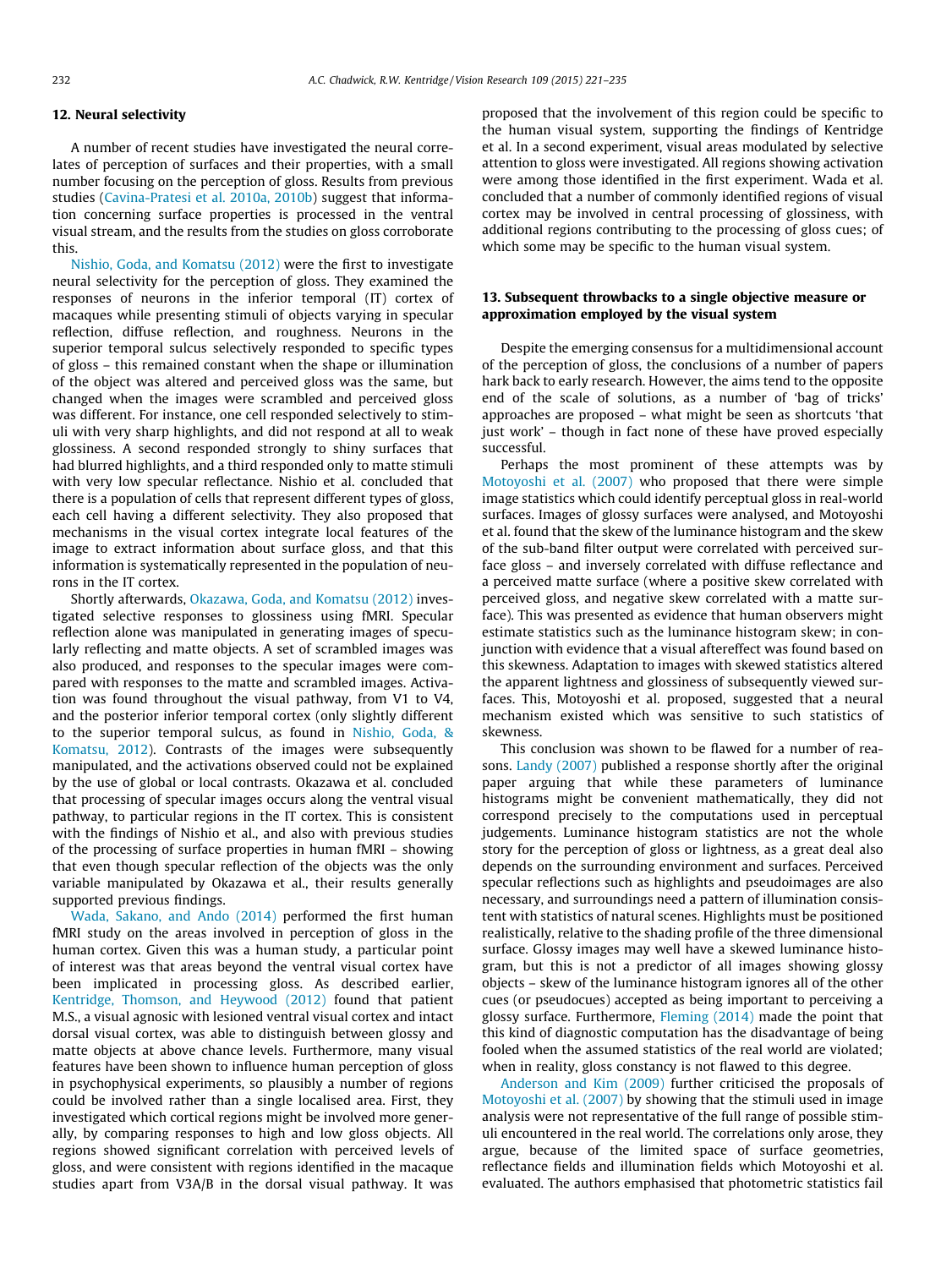to be predictive as they are void of any structural information required in distinguishing different types of surface attributes. The perception of gloss depends critically on consistency in location and orientation of highlights, relative to the shading profile and the three dimensional surface geometry; and this cannot be deduced from skew computations, as all information regarding location is discarded. To illustrate this point, Anderson and Kim made a number of images of glossy surfaces that had a negative luminance histogram skew. They also showed that Motoyoshi's adaptation experiment gave the same results for any level of luminance contrast, demonstrating that this was not exclusive to gloss perception. Any proposed statistic of this kind would have to be capable of reliably discriminating between different contributions to an image. In a second paper ([Kim & Anderson, 2010](#page-13-0)) the adaptation experiment of Motoyoshi et al. was replicated, and no consistent after-effect was found. Adaptation to zero-skew adaptors produced after-effects similar to positively skewed adaptors, and negatively skewed adaptors produced no reliable after-effects. [Wijntjes and Pont \(2010\)](#page-14-0) investigated whether Ho et al.'s findings [\(2008\)](#page-13-0) of relief height correlating with perceived gloss could be explained by Motoyoshi et al.'s gloss predictor. However skewness of luminance could not account for this effect.

Ultimately, all attempts to devise a single diagnostic statistic – not directly related to any physical parameter that generates a gloss percept – for the perception of gloss have failed, as have attempts to characterise the entirety of perceptual gloss using a single proposed mechanism. Many studies have successfully characterised perceptual gloss to some extent, but none encapsulate the wide range of characteristics which affect perceived glossiness. It is not as yet fully understood why the visual system interprets interactions of shape, illumination and specularity in certain ways. Additional confirmation of these conclusions can be seen in several other studies: [Ji et al. \(2006\)](#page-13-0) showed that visually scaled gloss data do not correlate with conventional glossmeter measurements over the entire range, demonstrating that the measurement of a single physical attribute is insufficient to account for perceptual gloss. [Lindstrand \(2005\)](#page-14-0) also argued that the nature of perceptual gloss is too complex to be characterised by a single instrument. An example of this in practice can be found in the study by [Nefs,](#page-14-0) [Koenderink, and Kappers \(2006\)](#page-14-0), investigating whether gloss influenced the perceived relief of a surface. Differences in illumination direction induced a change in perceived relief, but surprisingly, no systematic difference was found between matte and shiny surfaces. This seems to contradict the evidence discussed above. However, perceived gloss was assumed to be based entirely on specular highlights – therefore the 'surprising' findings were obtained as a result of neglecting to take multidimensionality into account.

#### 14. In favour of a gestalt approach

Research on the perception of gloss has, to date, tended towards the conclusion that the visual system does not attempt to calculate or approximate the physical dimensions of surface reflectance or surface properties, but instead seems to analyse a constellation of cues and pseudocues in making these perceptual judgements. The sum of these object and scene cues forms tertiary properties of the perceived image. Fleming initially voiced support for this approach in his 2004 paper investigating the power of specular reflections in perceiving the three dimensional shape of an object; since then, a great deal of evidence and support in favour of this approach has emerged.

In 2010, Wendt et al. showed that observers used several different kinds of information available in making judgements of gloss, to varying degrees (motion, disparity, and colour). All types of cue investigated improved overall gloss constancy, both when used alone and in conjunction with other cues, but observers showed differences in their prioritisation of the various cues, when presented with multiple kinds of information. [Leloup et al. \(2012\)](#page-14-0) uncovered similar responses – observers were asked to make pairwise comparisons of real life stimuli, which incorporated multiple perceptual cues for glossiness. These comparisons were used to derive an overall scale of perceptual gloss. Differences in both distinctness of image and luminance affected perceived gloss. However, different strategies of evaluation were found between observers, as they attributed varying levels of importance to the different cues.

Moreover, cue (and pseudocue) selection differs from task to task for all observers. In a study investigating the cues used for comparative judgements of gloss, observers relied on whichever most reliably distinguished the pair of stimuli ([Marlow &](#page-14-0) [Anderson, 2013](#page-14-0)). Images differed in specular coverage, sharpness and contrast – so if there was high variability in specular coverage, but low variability in sharpness and contrast, gloss judgements would be strongly predicted by specular coverage. Marlow et al. concluded that in static images presented monocularly, judgements of perceptual gloss rely on a heuristic weighting of cues for the characteristics of specular reflections. However, for this particular set of images it must be remembered that while weighted combinations of the variables used strongly accounted for observers' perceptual judgements, this was for a limited set of surfaces under very specific conditions ([Fleming, 2014](#page-13-0)).

It is evident that we can recognise the physical nature of objects from information available in the key features of the appearance of gloss ([Fleming, Wiebel, & Gegenfurtner, 2013; Ged et al., 2010\)](#page-13-0). There is collective agreement that the brain does not, and could not, perform computations of inverse optics, as there is not enough information available to the visual system to invert the process of image formation and arrive at the base surface and illumination properties ([Anderson, 2011\)](#page-13-0). Fleming supported these conclusions in a recent review paper  $(2014)$  $(2014)$ , and argued that findings regarding the orientations and position of highlights imply that the goal of perception is not an inverse optics approach or a 'bag of tricks' method, but rather that it aims to characterise the overall 'look' typical of particular surfaces, and how this appearance tends to vary. Constellations of low- and mid-level image measurements convey the extent to which the surface manifests specular reflections; and statistically informative appearance characteristics can be measured which indicate the nature of underlying changes in material properties. These can be correlated between samples of related materials, to establish the typical appearance of a glossy surface. Fleming also proposed that such 'statistical appearance models' are more expressive (as a result of treating the image as a gestalt), and easier to compute than the physical parameters; and are therefore a powerful mid-point between a 'bag of tricks' and inverse optics.

A mid-point model has a considerable advantage over the more extreme models, Fleming continues, in that it has the capability of predicting what new, unseen surfaces of similar properties might look like. This is more efficient than the long-division inverse optics method, and more accurate and reliable than depending on a standalone diagnostic image statistic. There is a general assumption that salient features are likely to relate in some systematic way to the underlying properties of the materials, and it seems that observers use the most salient (in terms of variation) perceptual cues when making judgements of relative gloss. Furthermore, Fleming rightly points out that the visual system does not necessarily care about representing the physical dimensions in a way true to their physical organisation. For instance, hue is perceptually circular, in that a perceptually valid colour wheel can be produced with reds and blues blending into one another sequentially through purple, whereas in physical terms, wavelengths are linearly organised and purple light can only be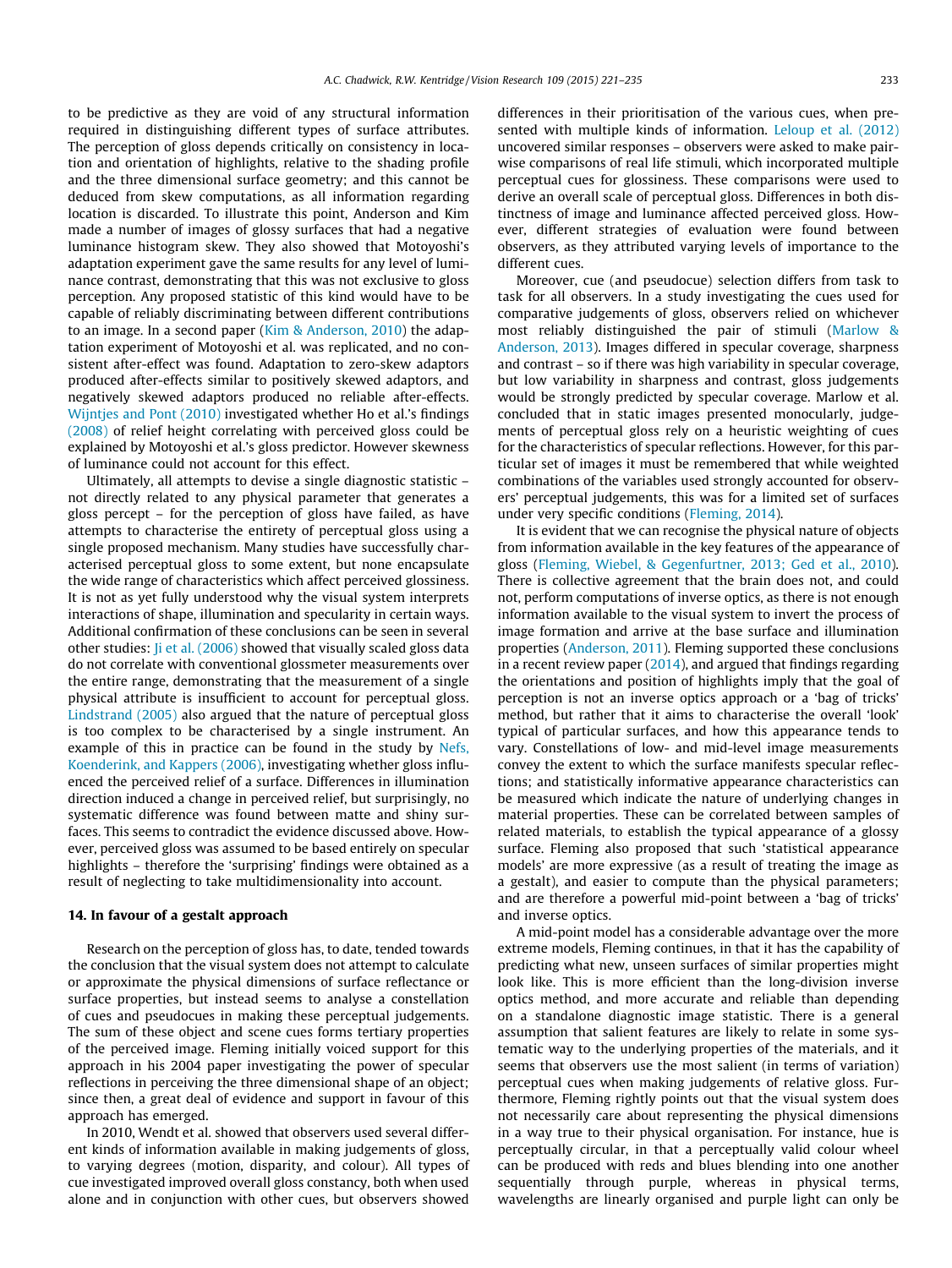<span id="page-13-0"></span>composed of a mixture of multiple wavelengths. We have therefore no reason to assume that the visual system makes use of an internal scale that is wholly true to the physical scales of dimension.

#### 15. Summary

Initial theories of gloss perception relied on the use of a single dimension on a physical scale. This was soon refuted, and attention turned to a multidimensional approach, as interactions with 'unexpected scene variables' indicated that the perception of gloss was far more complex than initially thought (Ho, Landy, & Maloney, 2008). Some shifted to the other extreme and proposed a diagnostic image statistic, but this was quickly overturned on the grounds that the proposed statistic was flawed and that such a statistic would not necessarily be reliable. Discussion returned to the consensus that perceptual gloss is reliant on multiple dimensions. This carries the implicit assumption that a solvable formula exists for the multiple dimensions, given sufficient investigations; yet recent results indicate that this assumption too may be oversimplified. Not only is there variability between the salience of different features from object to object; there is also fluctuating inter-observer agreement about the applicability or salience of different perceptual cues; and differences in the importance attached to these cues and their salience between observers. As if this was not enough, the judgements made by observers in response to real life stimuli are not easily replicated in experimental simulations, and this suggests that we have yet to identify the full extent of relevant information used in veridical perceptual judgements. When there is limited information available from stimuli, observers are forced to prioritize the most salient distinguishing factor, which results in great inter-observer disagreement. However when there is a broad spectrum of perceptual cues and a richness of information not normally present in simulated images (when the images are as close as possible to achieving a real life experience) so that observers are not forced to prioritize the information available – then there is much greater consistency in responses. This suggests that more work is required to identify the additional perceptual cues on which observers rely, and the nature of their interactions with established cues.

#### Acknowledgments

A.C.C. was supported by a studentship jointly funded by Durham University and Procter & Gamble, Technical Centres, Newcastle, UK (Grant No. RF010063). Particular thanks to Dr. R.J. Chadwick for some very helpful discussions, and for proof-reading the manuscript.

#### References

- [Adams, W. J., & Elder, J. H. \(2014\). Effects of specular highlights on perceived surface](http://refhub.elsevier.com/S0042-6989(14)00259-4/h0005) convexity. [PLoS Computational Biology, 10](http://refhub.elsevier.com/S0042-6989(14)00259-4/h0005)(5), e1003576.
- Adelson, E. H. (2001). On seeing stuff: The perception of materials by humans and machines. Proc. SPIE 4299, Human Vision and Electronic Imaging VI, 1 (June 8, 2001). [http://dx.doi.org/10.1117/12.429489.](http://dx.doi.org/10.1117/12.429489)
- Anderson, B. L. (2011). Visual perception of materials and surfaces. Current Biology, 21(24), R978–R983. [http://dx.doi.org/10.1016/j.cub.2011.11.022.](http://dx.doi.org/10.1016/j.cub.2011.11.022)
- [Anderson, B. L., & Kim, J. \(2009\). Image statistics do not explain the perception of](http://refhub.elsevier.com/S0042-6989(14)00259-4/h0020) [gloss and lightness.](http://refhub.elsevier.com/S0042-6989(14)00259-4/h0020) Journal of Vision, 9(11).
- Beck, J. (1964). The effect of gloss on perceived lightness. The American Journal of Psychology, 77(1), 54–63. [http://dx.doi.org/10.2307/1419271.](http://dx.doi.org/10.2307/1419271)
- [Beck, J., & Prazdny, S. \(1981\). Highlights and the perception of glossiness.](http://refhub.elsevier.com/S0042-6989(14)00259-4/h0030) Attention, [Perception, & Psychophysics, 30](http://refhub.elsevier.com/S0042-6989(14)00259-4/h0030)(4), 407–410.
- Bergmann Tiest, W. M., & Kappers, A. M. L. (2007). Haptic and visual perception of roughness. Acta Psychologica, 124(2), 177–189. [http://dx.doi.org/10.1016/](http://dx.doi.org/10.1016/j.actpsy.2006.03.002) [j.actpsy.2006.03.002](http://dx.doi.org/10.1016/j.actpsy.2006.03.002).
- [Berzhanskaya, J., Swaminathan, G., Beck, J., & Mingolla, E. \(2005\). Remote effects of](http://refhub.elsevier.com/S0042-6989(14)00259-4/h0040) [highlights on gloss perception.](http://refhub.elsevier.com/S0042-6989(14)00259-4/h0040) Perception-London, 34(5), 565–576.
- Billmeyer, F. W., & O'Donnell, F. X. D. (1987). Visual gloss scaling and multidimensional scaling analysis of painted specimens. Color Research & Application, 12(6), 315–326. [http://dx.doi.org/10.1002/col.5080120606.](http://dx.doi.org/10.1002/col.5080120606)
- [Blake, A., & Bülthoff, H. \(1990\). Does the brain know the physics of specular](http://refhub.elsevier.com/S0042-6989(14)00259-4/h0050) reflection? Nature, 343[\(6254\), 165–168.](http://refhub.elsevier.com/S0042-6989(14)00259-4/h0050)
- [Cant, J. S., & Goodale, M. A. \(2007\). Attention to form or surface properties](http://refhub.elsevier.com/S0042-6989(14)00259-4/h0055) [modulates different regions of human occipitotemporal cortex.](http://refhub.elsevier.com/S0042-6989(14)00259-4/h0055) Cerebral Cortex, 17[\(3\), 713–731.](http://refhub.elsevier.com/S0042-6989(14)00259-4/h0055)
- [Cavina-Pratesi, C., Kentridge, R. W., Heywood, C. A., & Milner, A. D. \(2010a\). Separate](http://refhub.elsevier.com/S0042-6989(14)00259-4/h0060) [channels for processing form, texture, and color: Evidence from fMRI adaptation](http://refhub.elsevier.com/S0042-6989(14)00259-4/h0060) [and visual object agnosia.](http://refhub.elsevier.com/S0042-6989(14)00259-4/h0060) Cerebral Cortex, 20(10), 2319–2332.
- [Cavina-Pratesi, C., Kentridge, R. W., Heywood, C. A., & Milner, A. D. \(2010b\). Separate](http://refhub.elsevier.com/S0042-6989(14)00259-4/h0065) [processing of texture and form in the ventral stream: Evidence from FMRI and](http://refhub.elsevier.com/S0042-6989(14)00259-4/h0065) visual agnosia. [Cerebral Cortex, 20](http://refhub.elsevier.com/S0042-6989(14)00259-4/h0065)(2), 433–446.
- Doerschner, K., Boyaci, H., & Maloney, L. T. (2010). Estimating the glossiness transfer function induced by illumination change and testing its transitivity. Journal of Vision, 10(4). [http://dx.doi.org/10.1167/10.4.8.](http://dx.doi.org/10.1167/10.4.8)
- [Doerschner, K., Fleming, R. W., Yilmaz, O., Schrater, P. R., Hartung, B., & Kersten, D.](http://refhub.elsevier.com/S0042-6989(14)00259-4/h0075) [\(2011\). Visual motion and the perception of surface material.](http://refhub.elsevier.com/S0042-6989(14)00259-4/h0075) Current Biology, 21[\(23\), 2010–2016](http://refhub.elsevier.com/S0042-6989(14)00259-4/h0075).
- [Dror, R. O., Adelson, E. H., & Willsky, A. S. \(2001\). Estimating surface reflectance](http://refhub.elsevier.com/S0042-6989(14)00259-4/h9005) [properties from images under unknown illumination. In](http://refhub.elsevier.com/S0042-6989(14)00259-4/h9005) SPIE photonics west: [Human vision and electronic imaging VI](http://refhub.elsevier.com/S0042-6989(14)00259-4/h9005) (pp. 231–242).
- Dror, R. O., Willsky, A. S., & Adelson, E. H. (2004). Statistical characterization of realworld illumination. Journal of Vision, 4(9). <http://dx.doi.org/10.1167/4.9.11>.
- [Ferwerda, J. A., Pellacini, F., & Greenberg, D. P. \(2001\). A psychophysically based](http://refhub.elsevier.com/S0042-6989(14)00259-4/h9010) [model of surface gloss perception.](http://refhub.elsevier.com/S0042-6989(14)00259-4/h9010) Proceedings of SPIE, 4299, 291–301.
- Fleming, R. W. (2014). Visual perception of materials and their properties. Vision Research, 94, 62–75. [http://dx.doi.org/10.1016/j.visres.2013.11.004.](http://dx.doi.org/10.1016/j.visres.2013.11.004)
- [Fleming, R. W., Dror, R. O., & Adelson, E. H. \(2003\). Real-world illumination and the](http://refhub.elsevier.com/S0042-6989(14)00259-4/h0100) [perception of surface reflectance properties.](http://refhub.elsevier.com/S0042-6989(14)00259-4/h0100) Journal of Vision, 3(5), 347–368.
- Fleming, R. W., Torralba, A., & Adelson, E. H. (2004). Specular reflections and the perception of shape. Journal of Vision, 4(9), 798–820. [http://dx.doi.org/10.1167/](http://dx.doi.org/10.1167/4.9.10) [4.9.10.](http://dx.doi.org/10.1167/4.9.10)
- Fleming, R. W., Wiebel, C., & Gegenfurtner, K. (2013). Perceptual qualities and material classes. Journal of Vision, 13(8). [http://dx.doi.org/10.1167/13.8.9.](http://dx.doi.org/10.1167/13.8.9)
- [Formankiewicz, M. A., & Mollon, J. \(2009\). The psychophysics of detecting binocular](http://refhub.elsevier.com/S0042-6989(14)00259-4/h0115) [discrepancies of luminance.](http://refhub.elsevier.com/S0042-6989(14)00259-4/h0115) Vision Research, 49(15), 1929–1938.
- [Foster, D. H., & Nascimento, S. M. \(1994\). Relational colour constancy from invariant](http://refhub.elsevier.com/S0042-6989(14)00259-4/h0120) cone-excitation ratios. [Proceedings of the Royal Society of London. Series B:](http://refhub.elsevier.com/S0042-6989(14)00259-4/h0120) [Biological Sciences, 257](http://refhub.elsevier.com/S0042-6989(14)00259-4/h0120)(1349), 115–121.
- [Ged, G., Obein, G., Silvestri, Z., Le Rohellec, J., & Viénot, F. \(2010\). Recognizing real](http://refhub.elsevier.com/S0042-6989(14)00259-4/h0125) [materials from their glossy appearance.](http://refhub.elsevier.com/S0042-6989(14)00259-4/h0125) Journal of Vision, 10(9), 1–17.
- [Hanada, M. \(2012\). Difference between highlight and object colors enhances](http://refhub.elsevier.com/S0042-6989(14)00259-4/h0130) glossiness. [Perceptual and Motor Skills, 114](http://refhub.elsevier.com/S0042-6989(14)00259-4/h0130)(3), 735–747.
- [Harrison, V., & Poulter, S. \(1951\). Gloss measurement of papers The effect of](http://refhub.elsevier.com/S0042-6989(14)00259-4/h0135) luminance factor. [British Journal of Applied Physics, 2](http://refhub.elsevier.com/S0042-6989(14)00259-4/h0135)(4), 92.
- [Hartung, B., & Kersten, D. \(2002\). Distinguishing shiny from matte.](http://refhub.elsevier.com/S0042-6989(14)00259-4/h0140) Journal of Vision, 2[\(7\), 551](http://refhub.elsevier.com/S0042-6989(14)00259-4/h0140).
- Ho, Y.-X., Landy, M. S., & Maloney, L. T. (2006). How direction of illumination affects visually perceived surface roughness. Journal of Vision, 6(5). [http://dx.doi.org/](http://dx.doi.org/10.1167/6.5.8) [10.1167/6.5.8.](http://dx.doi.org/10.1167/6.5.8)
- [Ho, Y.-X., Landy, M. S., & Maloney, L. T. \(2008\). Conjoint measurement of gloss and](http://refhub.elsevier.com/S0042-6989(14)00259-4/h0150) surface texture. [Psychological Science, 19](http://refhub.elsevier.com/S0042-6989(14)00259-4/h0150)(2), 196–204.
- Ho, Y.-X., Maloney, L. T., & Landy, M. S. (2007). The effect of viewpoint on perceived visual roughness. Journal of Vision, 7(1). <http://dx.doi.org/10.1167/7.1.1>.
- [Hunter, R. S. \(1937\). Methods of determining gloss.](http://refhub.elsevier.com/S0042-6989(14)00259-4/h0160) Journal of Research of the [National Bureau of Standards, 18](http://refhub.elsevier.com/S0042-6989(14)00259-4/h0160)(1), 19–41.
- [Hurlbert, A., Cumming, B., & Parker, A. \(1991\). Recognition and perceptual use of](http://refhub.elsevier.com/S0042-6989(14)00259-4/h9020) specular reflections. [Investigative Ophthalmology & Visual Science, 32](http://refhub.elsevier.com/S0042-6989(14)00259-4/h9020), 105.
- Ingersoll, L. R. (1921). The Glarimeter: An instrument for measuring the gloss of paper. Journal of the Optical Society of America, 5(3), 213–215. [http://dx.doi.org/](http://dx.doi.org/10.1364/josa.5.000213) [10.1364/josa.5.000213](http://dx.doi.org/10.1364/josa.5.000213).
- [Ji, W., Pointer, M. R., Luo, R. M., & Dakin, J. \(2006\). Gloss as an aspect of the](http://refhub.elsevier.com/S0042-6989(14)00259-4/h0175) measurement of appearance. [Journal of the Optical Society of America A, 23](http://refhub.elsevier.com/S0042-6989(14)00259-4/h0175)(1), [22–33.](http://refhub.elsevier.com/S0042-6989(14)00259-4/h0175)
- Keane, T. J. (1989). U.S. patent no. 4,886,355. Washington, DC: U.S. Patent and Trademark Office.
- [Kentridge, R. W., Thomson, R., & Heywood, C. A. \(2012\). Glossiness perception can](http://refhub.elsevier.com/S0042-6989(14)00259-4/h0185) [be mediated independently of cortical processing of colour or texture.](http://refhub.elsevier.com/S0042-6989(14)00259-4/h0185) Cortex, 48[\(9\), 1244–1246.](http://refhub.elsevier.com/S0042-6989(14)00259-4/h0185)
- Kerrigan, I. S., & Adams, W. J. (2013). Highlights, disparity, and perceived gloss with convex and concave surfaces. Journal of Vision, 13(1). [http://dx.doi.org/10.1167/](http://dx.doi.org/10.1167/13.1.9) [13.1.9](http://dx.doi.org/10.1167/13.1.9).
- [Kim, J., & Anderson, B. L. \(2010\). Image statistics and the perception of surface gloss](http://refhub.elsevier.com/S0042-6989(14)00259-4/h0195) and lightness. [Journal of Vision, 10](http://refhub.elsevier.com/S0042-6989(14)00259-4/h0195)(9).
- [Kim, J., Marlow, P., & Anderson, B. L. \(2011\). The perception of gloss depends on](http://refhub.elsevier.com/S0042-6989(14)00259-4/h0200) [highlight congruence with surface shading.](http://refhub.elsevier.com/S0042-6989(14)00259-4/h0200) Journal of Vision, 11(9).
- [Kim, J., Marlow, P. J., & Anderson, B. L. \(2012\). The dark side of gloss.](http://refhub.elsevier.com/S0042-6989(14)00259-4/h0205) Nature Neuroscience, 15[\(11\), 1590–1595.](http://refhub.elsevier.com/S0042-6989(14)00259-4/h0205)
- [Koenderink, J. J., & van Doorn, A. J. \(1980\). Photometric invariants related to solid](http://refhub.elsevier.com/S0042-6989(14)00259-4/h0210) shape. [Journal of Modern Optics, 27](http://refhub.elsevier.com/S0042-6989(14)00259-4/h0210)(7), 981–996.
- Kraft, J. M., & Brainard, D. H. (1999). Mechanisms of color constancy under nearly natural viewing. Proceedings of the National Academy of Sciences of the United States of America, 96(1), 307–312. <http://dx.doi.org/10.1073/pnas.96.1.307>.
- Landy, M. S. (2007). Visual perception: A gloss on surface properties. Nature, 447(7141), 158–159. <http://dx.doi.org/10.1038/nature05714>.
- Lavin, M. A. (1973). The gloss of glossy things. MIT Artificial Intelligence Laboratory working papers, WP-41, Vision Flash (No. 41).